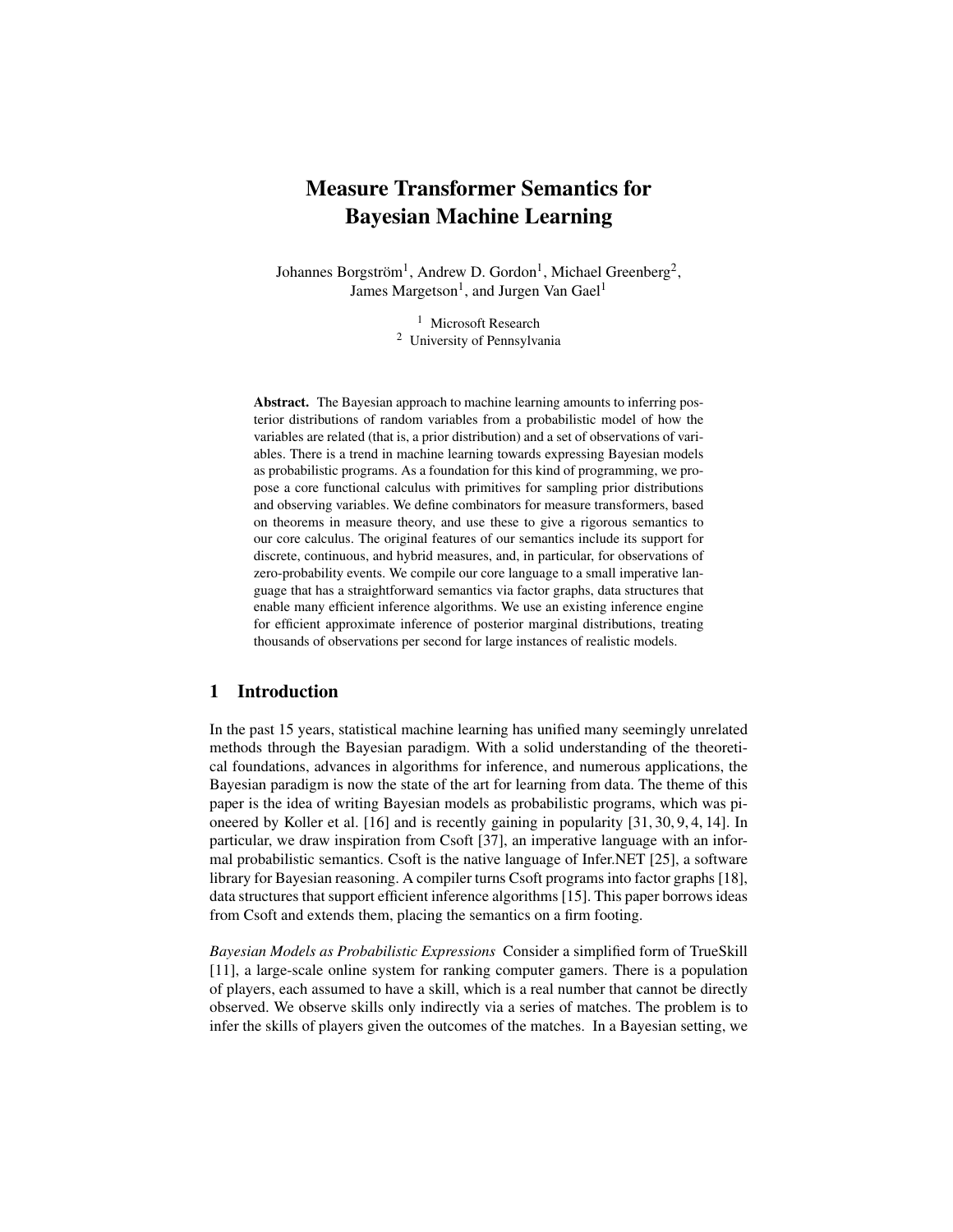represent our uncertain knowledge of the skills as continuous probability distributions. The following probabilistic expression models the situation by generating probability distributions for the players' skills, given three played games (observations).

// *prior distributions, the hypothesis* let skill $()$  = random (Gaussian $(10.0,20.0)$ ) let Alice, Bob, Cyd = skill $(),$ skill $(),$ skill $()$ // *observe the evidence* let performance player =  $\mathbf{random}(\mathbf{Gaussian}(\text{player}, 1.0))$ observe (performance Alice > performance Bob) //*Alice beats Bob* observe (performance Bob > performance Cyd) //*Bob beats Cyd* observe (performance Alice > performance Cyd) //*Alice beats Cyd* // *return the skills* Alice,Bob,Cyd

A run of this expression goes as follows. We sample the skills of the three players from the *prior distribution* Gaussian(10.0,20.0). Such a distribution can be pictured as a bell curve centred on 10.0, and gradually tailing off at a rate given by the *variance*, here 20.0. Sampling from such a distribution is a randomized operation that returns a real number, most likely close to the mean. For each match, the run continues by sampling an individual performance for each of the two players. Each performance is centred on the skill of a player, with low variance, making the performance closely correlated with but not identical to the skill. We then observe that the winner's performance is greater than the loser's. An *observation* observe *M* always returns (), but represents a constraint that *M* must hold. A whole run is valid if all encountered observations are true. The run terminates by returning the three skills.

A classic computational method to learn the posterior distribution of each of the skills is by Monte Carlo sampling [21]. We run the expression many times, but keep just the valid runs—the ones where the sampled skills correspond to the observed outcomes. We then compute the means of the resulting skills by applying standard statistical formulas. In the example above, the *posterior distribution* of the returned skills has moved so that the mean of Alice's skill is greater than Bob's, which is greater than Cyd's.

Deterministic algorithms based on factor graphs [18, 15] are an efficient alternative to Monte Carlo sampling. To the best of our knowledge, all prior inference techniques for probabilistic languages, apart from Csoft and recent versions of IBAL [32], are based on nondeterministic inference using some form of Monte Carlo sampling. The benefit of using factor graphs in Csoft is to support deterministic but approximative inference algorithms, which are known to be significantly more efficient than sampling methods, where applicable.

Observations with zero probability arise commonly in Bayesian models. For example, in the model above, a drawn game would be modelled as the performance of two players being observed to be equal. Since the performances are randomly drawn from a continuous distribution, the probability of them actually being equal is zero, so we would not expect to see *any* valid runs in a Monte Carlo simulation. (To use Monte Carlo methods, one must instead write that the absolute difference between two drawn performances is less than some small  $\varepsilon$ .) However, our semantics based on measure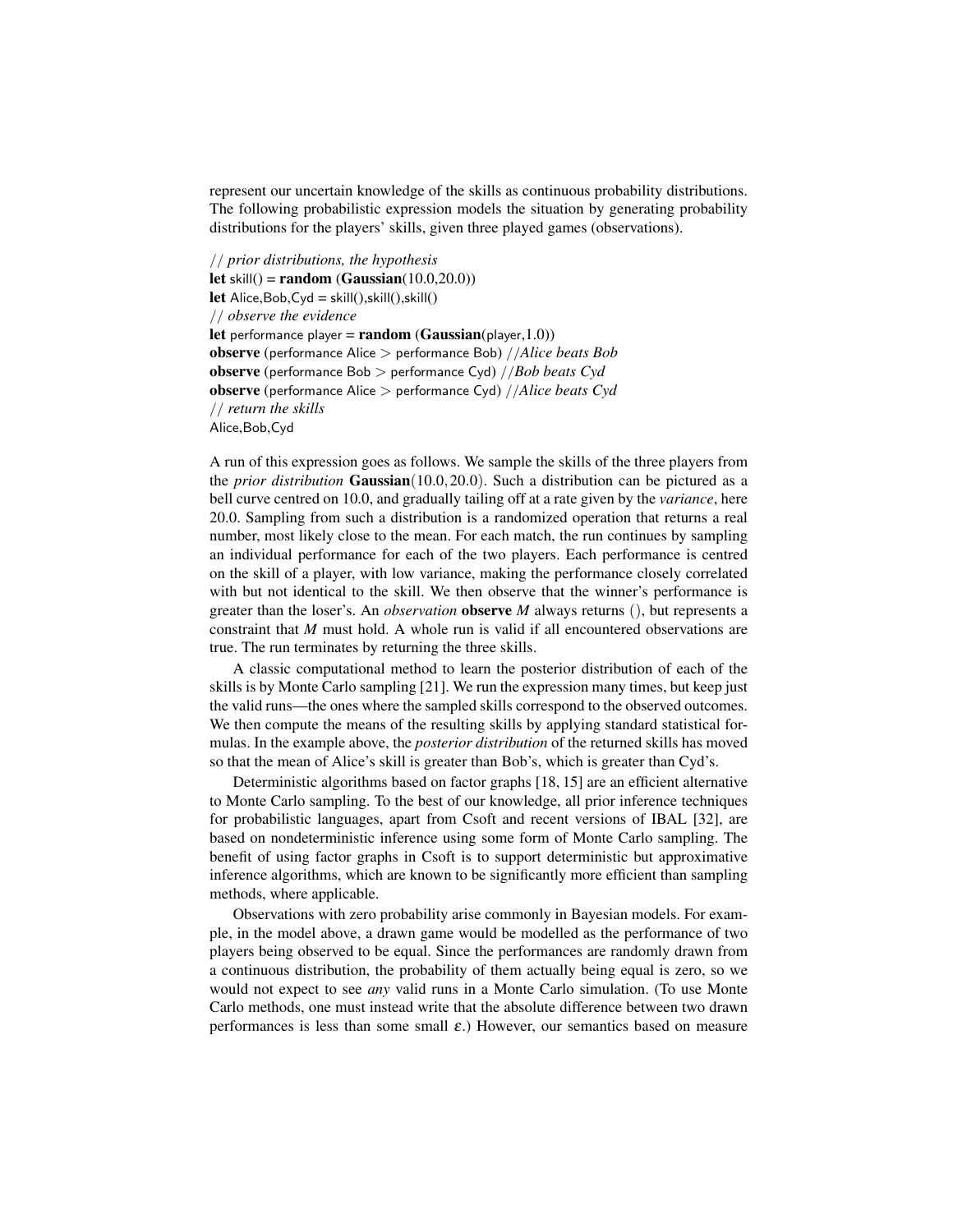theory makes sense of such observations, and corresponds to inference as achieved by algorithms on factor graphs.

*Plan of the Paper* We propose Fun:

- Fun is a functional language for Bayesian models with primitives for probabilistic sampling and observations (Section 2).
- Fun has a rigorous probabilistic semantics as measure transformers (Section 3).
- Fun has an efficient implementation: our system compiles Fun to Imp (Section 4), a subset of Csoft, and then relies on Infer.NET (Section 5).

Our main contribution is a framework for finite measure transformer semantics, which supports discrete measures, continuous measures, and mixtures of the two, and also supports observations of zero probability events.

As a substantial application, we supply measure transformer semantics for Fun, Imp, and factor graphs, and use the semantics to verify the translations in our compiler. Theorem 2 establishes the correctness of the translation from Fun to Imp and the factor graph semantics of Imp.

We designed Fun to be a subset of the F# dialect of ML [36], for implementation convenience: F# reflection allows easy access to the abstract syntax of a program. All the examples in the paper have been executed with our system, described in Section 5.

We end the paper with a description of related work (Section 6) and some concluding remarks (Section 7). A companion technical report [5] includes: detailed proofs; extensions of Fun, Imp, and our factor graph notations with array types suitable for inference on large datasets; listings of examples including versions of large-scale algorithms; and a description, including performance numbers, of our practical implementation of a compiler from Fun to Imp, and a backend based on Infer.NET.

# 2 Bayesian Models as Probabilistic Expressions

We present a core calculus, Fun, for Bayesian reasoning via probabilistic functional programming with observations.

# 2.1 Syntax, Informal Semantics, and Bayesian Reading

Expressions are strongly typed, with types *t* built up from base scalar types *b* and pair types. We let *c* range over constant data of scalar type, *n* over integers and *r* over real numbers. We write  $ty(c) = t$  to mean that constant *c* has type *t*. For each base type *b*, we define a *zero element* 0*b*. We have arithmetic and Boolean operations on base types.

Types, Constant Data, and Zero Elements:

| $a, b ::=$ bool   int   real                                                    | Base types     |
|---------------------------------------------------------------------------------|----------------|
| $t ::= \text{unit}   b   (t_1 * t_2)$                                           | Compound types |
| $ty(0) = unit$ $ty(true) = ty(false) = bool$ $ty(n) = int$ $ty(r) = real$       |                |
| $0_{\rm int} = 0$<br>$0_{\text{bool}} = \text{true}$<br>$0_{\text{real}} = 0.0$ |                |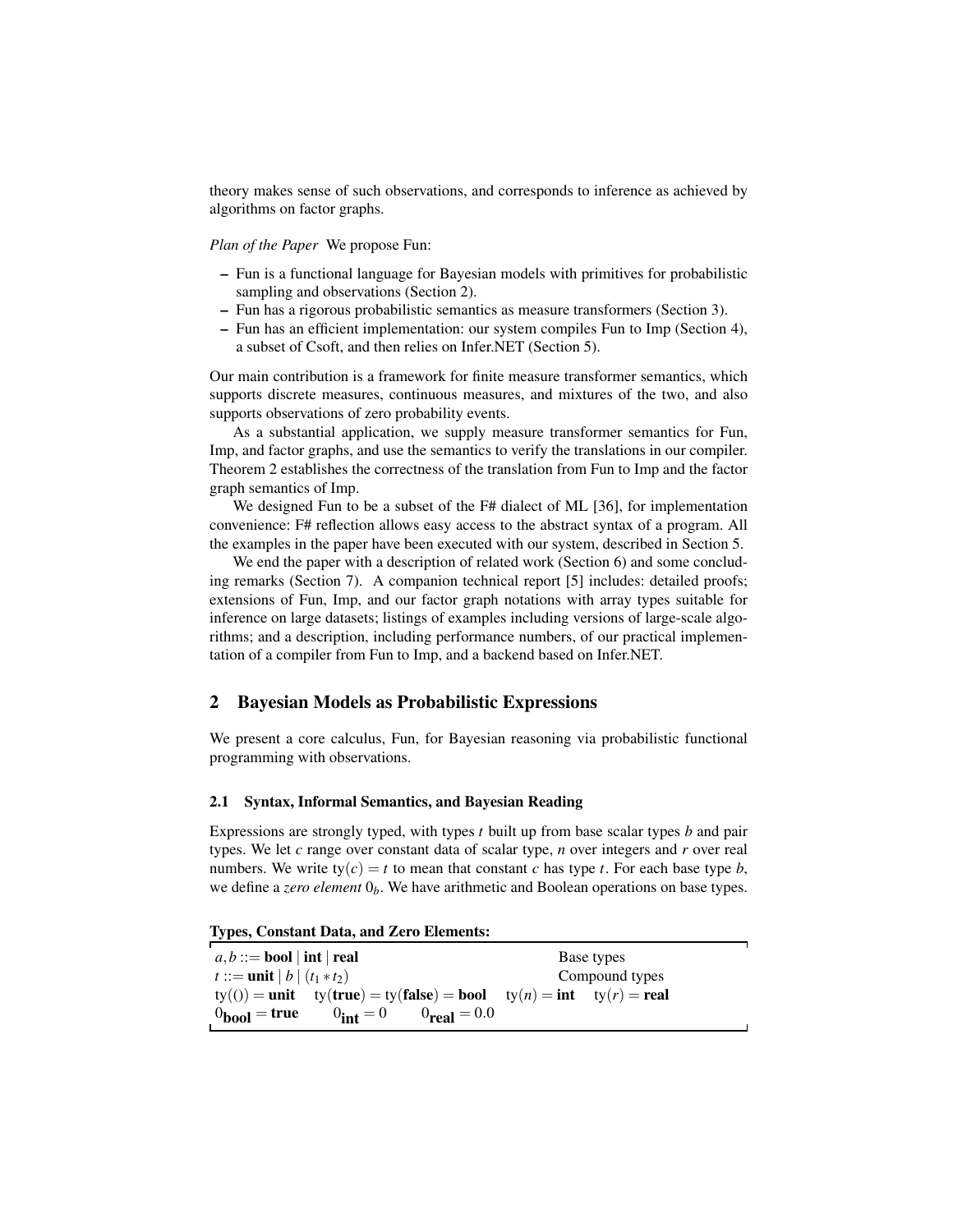Signatures of Arithmetic and Logical Operators:  $\otimes : b_1, b_2 \rightarrow b_3$ 

&&,||,=: bool,bool → bool >,=: int,int → bool  $+, -, * : \text{int}, \text{int} \rightarrow \text{int}$  >: real, real  $\rightarrow \text{bool}$  +, -, \*: real, real  $\rightarrow$  real

We have several standard probability distributions as primitive:  $D: t \rightarrow u$  takes parameters in *t* and yields a random value in *u*.

Signatures of Distributions:  $D : (x_1 : b_1 * \cdots * x_n : b_n) \rightarrow b$ 

```
Bernoulli : (success : real) \rightarrow bool
Binomial : (trials : int * success : real) \rightarrow int
Poisson : (rate : real) \rightarrow int
DiscreteUniform : (max:int) \rightarrow intGaussian : (mean : real * variance : real) \rightarrow real
Beta : (a : real * b : real) \rightarrow realGamma : (shape : real * scale : real) \rightarrow real
```
The expressions and values of Fun are below. Expressions are in a limited syntax akin to A-normal form, with let-expressions for sequential composition.

Fun: Values and Expressions

| $V ::= x   c   (V, V)$     | Value                          |  |
|----------------------------|--------------------------------|--|
| $M,N ::=$                  | Expression                     |  |
| V                          | value                          |  |
| $V_1\otimes V_2$           | arithmetic or logical operator |  |
| V.1                        | left projection from pair      |  |
| V.2                        | right projection from pair     |  |
| if V then $M_1$ else $M_2$ | conditional                    |  |
| let $x = M$ in N           | let (scope of x is $N$ )       |  |
| random $(D(V))$            | primitive distribution         |  |
| observe $V$                | observation                    |  |
|                            |                                |  |

In the discrete case, Fun has a standard *sampling semantics*; the formal semantics for the general case comes later. A run of a closed expression *M* is the process of evaluating *M* to a value. The evaluation of most expressions is standard, apart from sampling and observation.

To run **random**  $(D(V))$ , where  $V = (c_1, \ldots, c_n)$ , choose a value *c* at random, with probability given by the distribution  $D(c_1, \ldots, c_n)$ , and return *c*.

To run observe *V*, always return (). We say the observation is *valid* if and only if the value *V* is some zero element  $0<sub>b</sub>$ .

Due to the presence of sampling, different runs of the same expression may yield more than one value, with differing probabilities. Let a run be *valid* so long as every encountered observation is valid. The sampling semantics of an expression is the conditional probability of returning a particular value, given a valid run.

(Boolean observations are akin to assume statements in assertion-based program specifications, where runs of a program are ignored if an assumed formula is false.)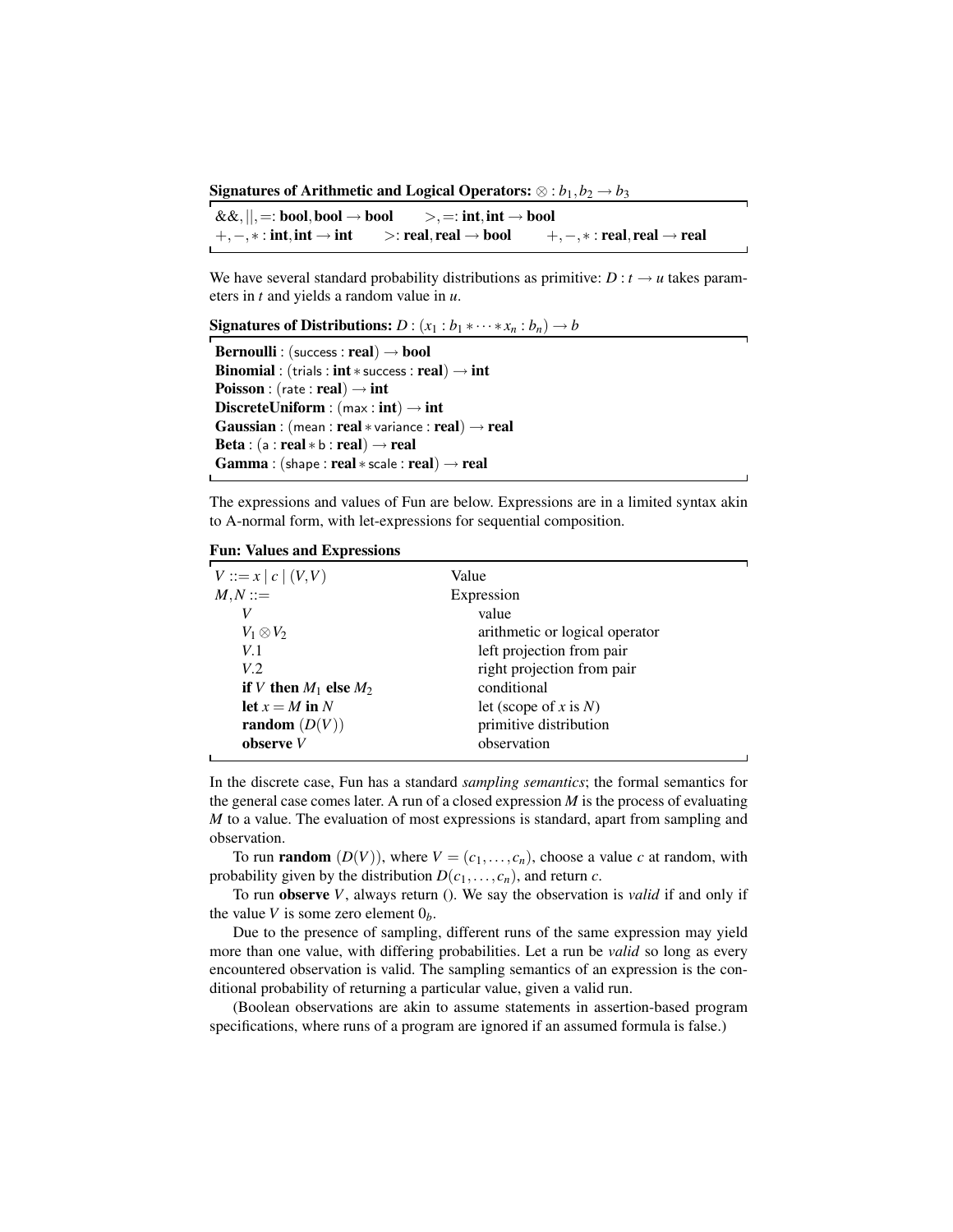Example: Two Coins, Not Both Tails

let heads1 = random (Bernoulli $(0.5)$ ) in let heads2 = random (Bernoulli $(0.5)$ ) in let  $u =$ **observe** (heads1 || heads2) in (heads1,heads2)

The subexpression random (Bernoulli $(0.5)$ ) generates true or false with equal likelihood. The whole expression has four distinct runs, each with probability 1/4, corresponding to the possible combinations of Booleans heads1 and heads2. All these runs are valid, apart from the one for heads1 = **false** and heads2 = **false** (representing two tails), since the observation observe(false||false) is not valid. The sampling semantics of this expression is a probability distribution assigning probability  $1/3$  to the values (true,false), (false,true), and (true,true), but probability 0 to the value (false,false).

The sampling semantics allows us to interpret an expression as a Bayesian model. We interpret the distribution of possible return values as the *prior probability* of the model. The constraints on valid runs induced by observations represent new evidence or training data. The conditional probability of a value given a valid run is the *posterior probability*: an adjustment of the prior probability given the evidence or training data.

Thus, the expression above can be read as a Bayesian model of the problem: *I toss two coins. I observe that not both are tails. What is the probability of each outcome?*

#### 2.2 Syntactic Conventions and Monomorphic Typing Rules

We identify phrases of syntax up to consistent renaming of bound variables. Let  $f(v(\phi))$ be the set of variables occurring free in phrase  $\phi$ . Let  $\phi \{ \Psi_{\alpha} \}$  be the outcome of substituting phrase  $\psi$  for each free occurrence of variable x in phrase  $\phi$ . We treat function definitions as macros with call-by-value semantics. In particular, in examples, we write first-order non-recursive function definitions in the form let  $f x_1 ... x_n = M$ , and we allow function applications  $f M_1 ... M_n$  as expressions. We consider such a function application as being a shorthand for the expression let  $x_1 = M_1$  in ... let  $x_n = M_n$  in *M*, where the bound variables  $x_1, \ldots, x_n$  do not occur free in  $M_1, \ldots, M_n$ . We allow expressions to be used in place of values, via insertion of suitable let-expressions. For example,  $(M_1, M_2)$  stands for let  $x_1 = M_1$  in let  $x_2 = M_2$  in  $(x_1, x_2)$ , and  $M_1 \otimes M_2$  stands for let  $x_1 = M_1$  in let  $x_2 = M_2$  in  $x_1 \otimes x_2$ , when either  $M_1$  or  $M_2$  or both is not a value. Let  $M_1$ ;  $M_2$  stand for let  $x = M_1$  in  $M_2$  where  $x \notin f_v(M_2)$ . The notation  $t = t_1 * \cdots * t_n$  for tuple types means the following: when  $n = 0$ ,  $t = \text{unit}$ ; when  $n = 1$ ,  $t = t_1$ ; and when  $n > 1$ ,  $t = t_1 * (t_2 * \cdots * t_n)$ . In listings, we rely on syntactic abbreviations available in F#, such as layout conventions (to suppress in keywords) and writing tuples as  $M_1, \ldots, M_n$ without enclosing parentheses.

Let a *typing environment*,  $\Gamma$ , be a list of the form  $\varepsilon$ ,  $x_1 : t_1, \ldots, x_n : t_n$ ; we say  $\Gamma$ is *well-formed* and write  $\Gamma \vdash \diamond$  to mean that the variables  $x_i$  are pairwise distinct. Let  $dom(\Gamma) = \{x_1, \ldots, x_n\}$  if  $\Gamma = \varepsilon, x_1 : t_1, \ldots, x_n : t_n$ . We sometimes use the notation  $\overline{x : t}$ for  $\Gamma = \varepsilon, x_1 : t_1, \ldots, x_n : t_n$  where  $\overline{x} = x_1, \ldots, x_n$  and  $\overline{t} = t_1, \ldots, t_n$ .

The typing rules for this monomorphic first-order language are standard.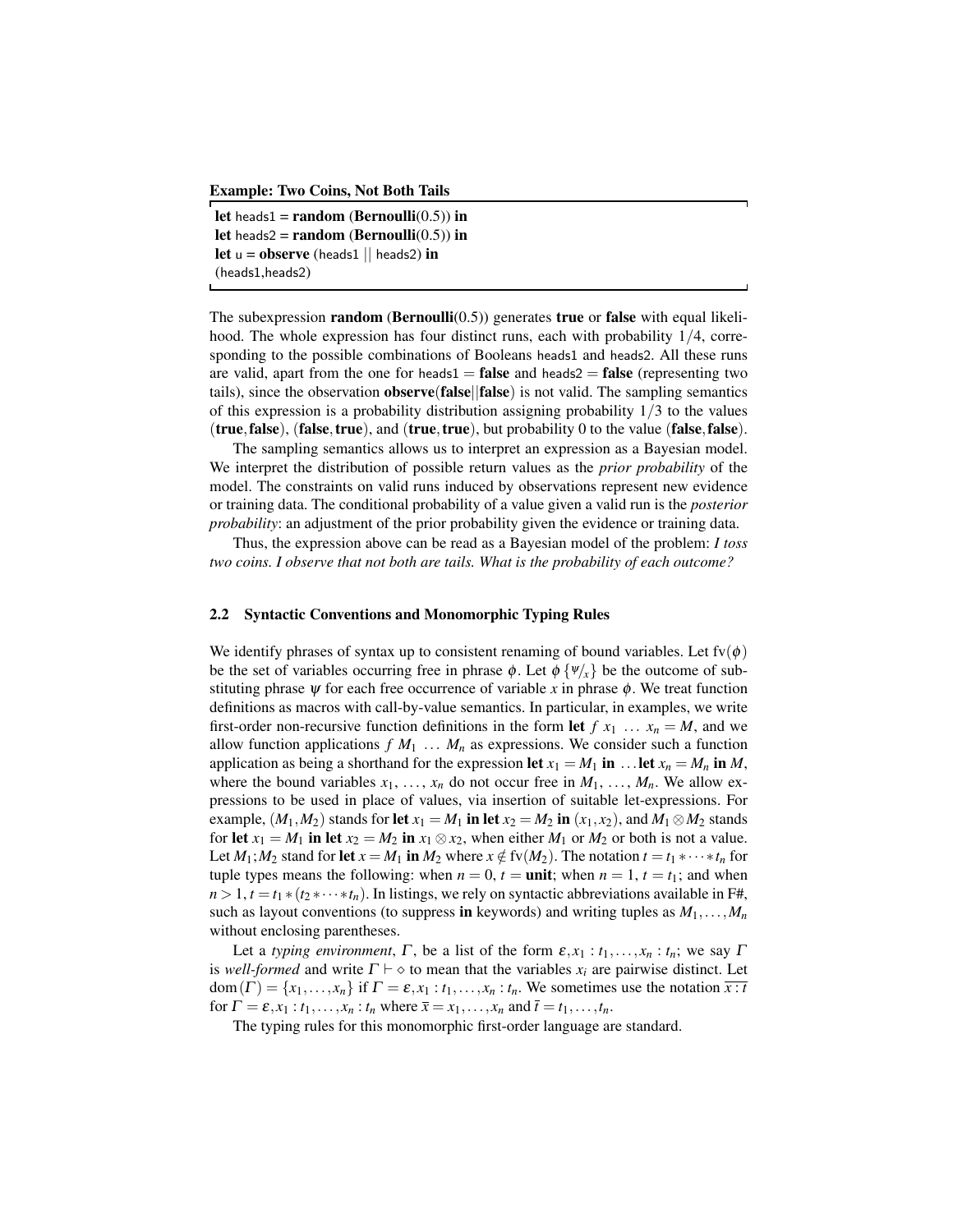Representative Typing Rules for Fun Expressions:  $\Gamma \vdash M : t$ 

| (FUN OPERATOR)<br>$\otimes$ : $b_1, b_2 \rightarrow b_3$ | (FUN RANDOM)<br>$D: (x_1 : b_1 * \cdots * x_n : b_n) \to b$ | (FUN OBSERVE)                    |
|----------------------------------------------------------|-------------------------------------------------------------|----------------------------------|
| $\Gamma \vdash V_1 : b_1 \quad \Gamma \vdash V_2 : b_2$  | $\Gamma\vdash V:(b_1*\cdots*b_n)$                           | $\Gamma \vdash V : b$            |
| $\Gamma \vdash V_1 \otimes V_2 : b_3$                    | $\Gamma \vdash \textbf{random}(D(V)) : b$                   | $\Gamma \vdash$ observe V : unit |

# 3 Semantics as Measure Transformers

If we can only sample from discrete distributions, the semantics of Fun is straightforward. In our technical report, we formalize the sampling semantics of the previous section as a small-step operational semantics for the fragment of Fun where every random expression takes the form **random** (**Bernoulli**(*c*)) for some real  $c \in (0,1)$ . A reduction  $M \rightarrow P M'$  means that *M* reduces to *M'* with non-zero probability *p*.

We cannot give such a semantics to expressions that sample from continuous distributions, such as **random** (**Gaussian** $(1,1)$ ), since the probability of any particular sample is zero. A further difficulty is the need to observe events with probability zero, a common situation in machine learning. For example, consider the naive Bayesian classifier, a common, simple probabilistic model. In the training phase, it is given objects together with their classes and the values of their pertinent features. Below, we show the training for a single feature: the weight of the object. The zero probability events are weight measurements, assumed to be normally distributed around the class mean. The outcome of the training is the posterior weight distributions for the different classes.

#### Naive Bayesian Classifier, Single Feature Training:

```
let wPrior() = sample (Gaussian(0.5,1.0))
let Glass,Watch,Plate = wPrior(),wPrior(),wPrior()
let weight objClass objWeight =observe (objWeight−(sample (Gaussian(objClass,1.0)))
weight Glass .18; weight Glass .21
weight Watch .11; weight Watch .073
weight Plate .23; weight Plate .45
Watch,Glass,Plate
```
Above, the call to weight Glass .18 modifies the distribution of the variable Glass. The example uses **observe**  $(x-y)$  to denote that the difference between the weights x and  $\gamma$  is 0. The reason for not instead writing  $x=y$  is that conditioning on events of zero probability without specifying the random variable they are drawn from is not in general well-defined, cf. Borel's paradox [12]. To avoid this issue, we instead observe the random variable  $x-y$  of type real, at the value 0.

To give a formal semantics to such observations, as well as to mixtures of continuous and discrete distributions, we turn to measure theory, following standard sources [3]. Two basic concepts are measurable spaces and measures. A measurable space is a set of values equipped with a collection of *measurable* subsets; these measurable sets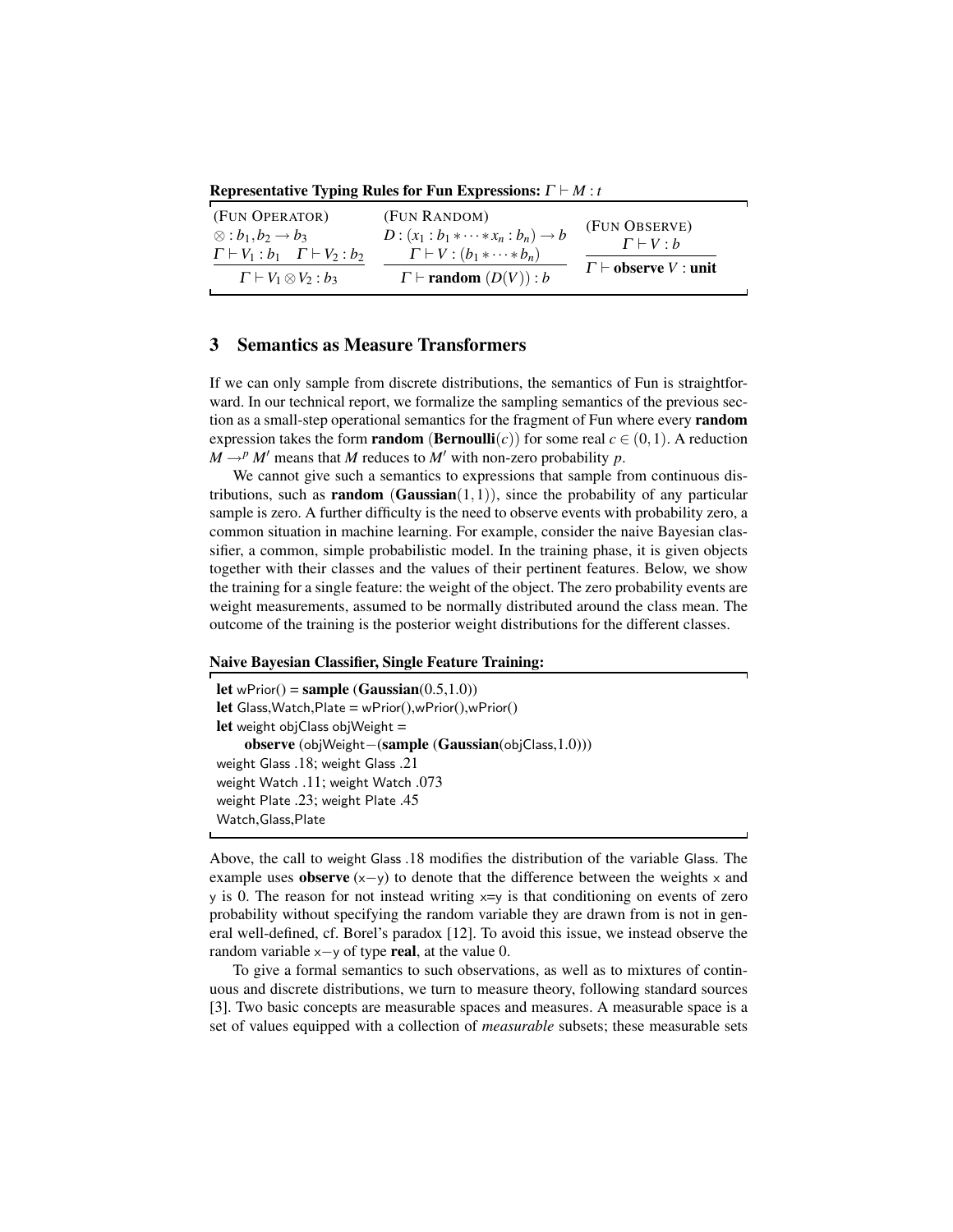generalize the events of discrete probability. A finite *measure* is a function that assigns a numeric size to each measurable set; measures generalize probability distributions.

#### 3.1 Types as Measurable Spaces

We let  $\Omega$  range over sets of possible outcomes; in our semantics  $\Omega$  will range over  $\mathbb{B} = \{$ **true, false** $\}$ ,  $\mathbb{Z}$ ,  $\mathbb{R}$ , and finite Cartesian products of these sets. A  $\sigma$ -*algebra* over  $\Omega$  is a set  $\mathcal{M} \subset \mathcal{P}(\Omega)$  which (1) contains  $\varnothing$  and  $\Omega$ , and (2) is closed under complement and countable union and intersection. A *measurable space* is a pair  $(\Omega, \mathcal{M})$  where M is a σ-algebra over Ω; the elements of M are called *measurable sets*. We use the notation  $\sigma_{\Omega}(S)$ , when  $S \subseteq \mathcal{P}(\Omega)$ , for the smallest  $\sigma$ -algebra over  $\Omega$  that is a superset of *S*; we may omit  $\Omega$  when it is clear from context. If  $(\Omega, \mathcal{M})$  and  $(\Omega', \mathcal{M}')$  are measurable spaces, then the function  $f : \Omega \to \Omega'$  is *measurable* if and only if for all  $A \in \mathcal{M}'$ ,  $f^{-1}(A) \in \mathcal{M}$ , where the *inverse image*  $f^{-1} : \mathcal{P}(\Omega') \to \mathcal{P}(\Omega)$  is given by  $f^{-1}(A) \triangleq$  $\{\omega \in \Omega \mid f(\omega) \in A\}$ . We write  $f^{-1}(x)$  for  $f^{-1}(\lbrace x \rbrace)$  when  $x \in \Omega'$ .

We give each first-order type *t* an interpretation as a measurable space  $\mathcal{T}[[t]] \triangleq$  $(V_t, \mathcal{M}_t)$  below. We write () for  $\varnothing$ , the unit value.

Semantics of Types as Measurable Spaces:

| $\mathcal{T}$ [[unit]] = ({()}, {{()}, $\varnothing$ })                                                                                                              | $\mathcal{T}[\mathbf{bool}] = (\mathbb{B}, \mathcal{P}(\mathbb{B}))$                               |
|----------------------------------------------------------------------------------------------------------------------------------------------------------------------|----------------------------------------------------------------------------------------------------|
| $\mathfrak{T}$ [int] = $(\mathbb{Z}, \mathcal{P}(\mathbb{Z}))$                                                                                                       | $\mathcal{T}[[\text{real}]]= (\mathbb{R}, \sigma_{\mathbb{R}}(\{ a,b  \mid a,b \in \mathbb{R}\}))$ |
| $\mathcal{T}[[t * u]] = (\mathbf{V}_t \times \mathbf{V}_u, \sigma_{\mathbf{V}_t \times \mathbf{V}_u}(\{m \times n \mid m \in \mathcal{M}_t, n \in \mathcal{M}_u\}))$ |                                                                                                    |

The set  $\sigma_{\mathbb{R}}(\{[a,b] \mid a,b \in \mathbb{R}\})$  in the definition of  $\mathcal{T}[\text{real}]$  is the Borel  $\sigma$ -algebra on the real line, which is the smallest  $\sigma$ -algebra containing all closed (and open) intervals. Below, we write  $f : t \to u$  to denote that  $f : V_t \to V_u$  is measurable, that is, that  $f^{-1}(B) \in$  $\mathcal{M}_t$  for all  $B \in \mathcal{M}_u$ .

#### 3.2 Finite Measures

A *finite measure*  $\mu$  on a measurable space  $(\Omega, \mathcal{M})$  is a function  $\mathcal{M} \to \mathbb{R}^+$  that is countably additive, that is, if the sets  $A_0, A_1, \ldots \in \mathcal{M}$  are pairwise disjoint, then  $\mu(\cup_i A_i) =$  $\sum_i \mu(A_i)$ . We write  $|\mu| \triangleq \mu(\Omega)$ . Let M *t* be the set of finite measures on the measurable space  $\mathcal{T}[[t]]$ . We make use of the following constructions on measures.

- − Given a function  $f: t \to u$  and a measure  $\mu \in M$  *t*, there is a measure  $\mu f^{-1} \in M$  *u* given by  $(\mu f^{-1})(B) \triangleq \mu(f^{-1}(B)).$
- Given a finite measure  $\mu$  and a measurable set *B*, we let  $\mu|_B(A) \triangleq \mu(A \cap B)$  be the restriction of  $\mu$  to *B*.
- We can add two measures on the same set as  $(\mu_1 + \mu_2)(A) \triangleq \mu_1(A) + \mu_2(A)$ .
- The (independent) product ( $\mu_1 \times \mu_2$ ) of two measures is also definable, and satisfies  $(\mu_1 \times \mu_2)(A \times B) = \mu_1(A) \cdot \mu_2(B)$ . (Existence and uniqueness follows from the Hahn-Kolmogorov theorem.)
- Given a measure  $\mu$  on the measurable space  $\mathcal{T}[t]$ , a measurable set  $A \in \mathcal{M}_t$  and a function  $f: t \to \text{real}$ , we write  $\int_A f d\mu$  or equivalently  $\int_A f(x) d\mu(x)$  for standard (Lebesgue) integration. This integration is always well-defined if  $\mu$  is finite and  $f$ is non-negative and bounded from above.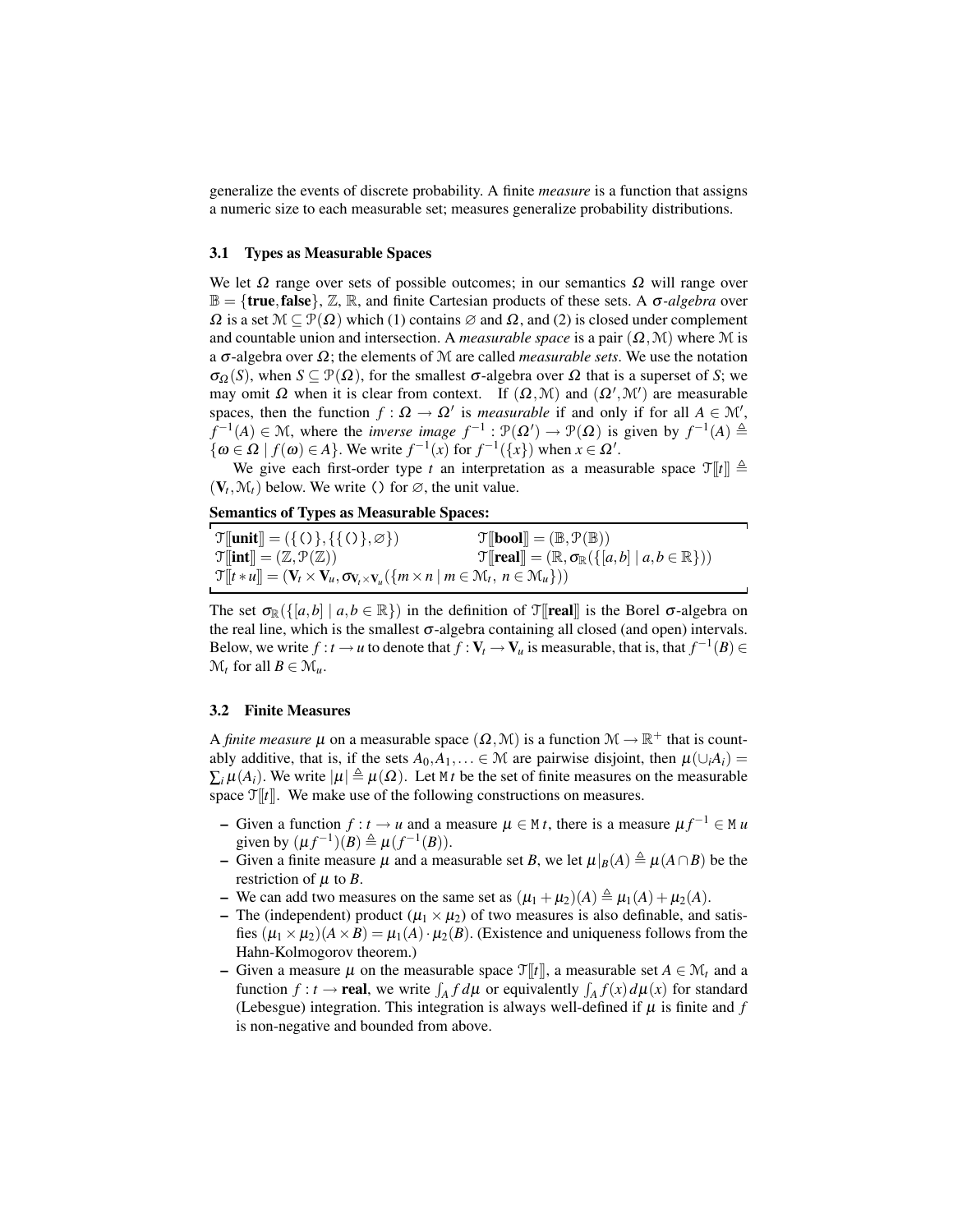– Given a measure  $\mu$  on a measurable space  $\mathcal{T}[[t]]$  let a function  $\mu : t \to \text{real}$  be a *density* for  $\mu$  iff  $\mu(A) = \int_A \mu \, d\lambda$  for all  $A \in \mathcal{M}$ , where  $\lambda$  is the standard Lebesgue measure on  $\mathcal{T}[[t]]$ . (We also use  $\lambda$ -notation for functions, but we trust any ambiguity is easily resolved.)

*Standard Distributions* Given a closed well-typed Fun expression random (*D*(*V*)) of base type *b*, we define a corresponding finite measure  $\mu_{D(V)}$  on measurable space  $\mathcal{T}[[b]]$ .

In the discrete case, we first define probability masses  $D(V)$  *c* of single elements, and hence of singleton sets, and then define the measure  $\mu_{D(V)}$  as a countable sum.

Masses  $D(V)$   $c$  and Measures  $\mu_{D(V)}$  for Discrete Probability Distributions:

| <b>Bernoulli</b> ( <i>p</i> ) true $\triangleq p$              | if $0 \le p \le 1$ , 0 otherwise                       |
|----------------------------------------------------------------|--------------------------------------------------------|
| <b>Bernoulli</b> (p) <b>false</b> $\triangleq 1 - p$           | if $0 \le p \le 1$ , 0 otherwise                       |
| <b>Binomial</b> $(n, p)$ $i \triangleq {i \choose n} p^i / n!$ | if $0 \le p \le 1$ , 0 otherwise                       |
| DiscreteUniform $(m)$ $i \triangleq 1/m$                       | if $0 \le i < m$ , 0 otherwise                         |
| <b>Poisson</b> ( <i>l</i> ) $n \triangleq e^{-l} l^{n}/n!$     | if $l, n \geq 0$ , 0 otherwise                         |
| $\mu_{D(V)}(A) \triangleq \sum_i D(V) c_i$                     | if $A = \bigcup_i \{c_i\}$ for pairwise distinct $c_i$ |

In the continuous case, we first define probability densities  $D(V)$  *r* at individual elements *r*. and then define the measure  $\mu_{D(V)}$  as an integral. Below, we write G for the standard Gamma function, which on naturals *n* satisfies  $G(n) = (n-1)!$ .

# Densities  $D(V)$   $r$  and Measures  $\mu_{D(V)}$  for Continuous Probability Distributions:

| <b>Gaussian</b> ( <i>m</i> , <i>v</i> ) $r \triangleq e^{-(r-m)^2/2\nu}/\sqrt{2\pi\nu}$                            | if $v > 0$ , 0 otherwise                          |
|--------------------------------------------------------------------------------------------------------------------|---------------------------------------------------|
| <b>Gamma</b> $(s, p)$ $r \triangleq r^{s-1} e^{-pr} p^{s}/\mathbf{G}(s)$                                           | if $r, s, p > 0$ , 0 otherwise                    |
| <b>Beta</b> ( <i>a</i> , <i>b</i> ) $r \triangleq r^{a-1}(1-r)^{b-1}\mathbf{G}(a+b)/( \mathbf{G}(a)\mathbf{G}(b))$ |                                                   |
|                                                                                                                    | if $a, b \ge 0$ and $0 \le r \le 1$ , 0 otherwise |
| $\mu_{D(V)}(A) \triangleq \int_A D(V) d\lambda$                                                                    | where $\lambda$ is the Lebesgue measure           |

The Dirac  $\delta$  measure is defined on the measurable space  $\mathcal{T}[[b]]$  for each base type *b*, and is given by  $\delta_c(A) \triangleq 1$  if  $c \in A$ , 0 otherwise. We write  $\delta$  for  $\delta_{0.0}$ .

The notion of density can be generalized as follows, yielding an unnormalized counterpart to conditional probability. Given a measure  $\mu$  on  $\mathcal{T}[t]$  and a measurable function  $p: t \to b$ , we consider the family of events  $p(x) = c$  where *c* ranges over  $V_b$ . We define  $\mu[A||p = c] \in \mathbb{R}$  (the  $\mu$ -density at  $p = c$  of *A*) following [8], by:

Conditional Density:  $\mu[A||p = c]$ 

| $\mu[A  p=c] \triangleq \lim_{i\to\infty} \mu(A\cap p^{-1}(B_i))/\int_{B_i} 1 d\lambda$ | if the limit exists |
|-----------------------------------------------------------------------------------------|---------------------|
| and is the same for all sequences ${B_i}$ of closed sets converging regularly to c.     |                     |

Where defined, letting  $A \in \mathcal{M}_a$ ,  $B \in \mathcal{M}_b$ , conditional density satisfies the equation

$$
\int_B \mu[A||p = x] d(\mu p^{-1})(x) = \mu(A \cap p^{-1}(B)).
$$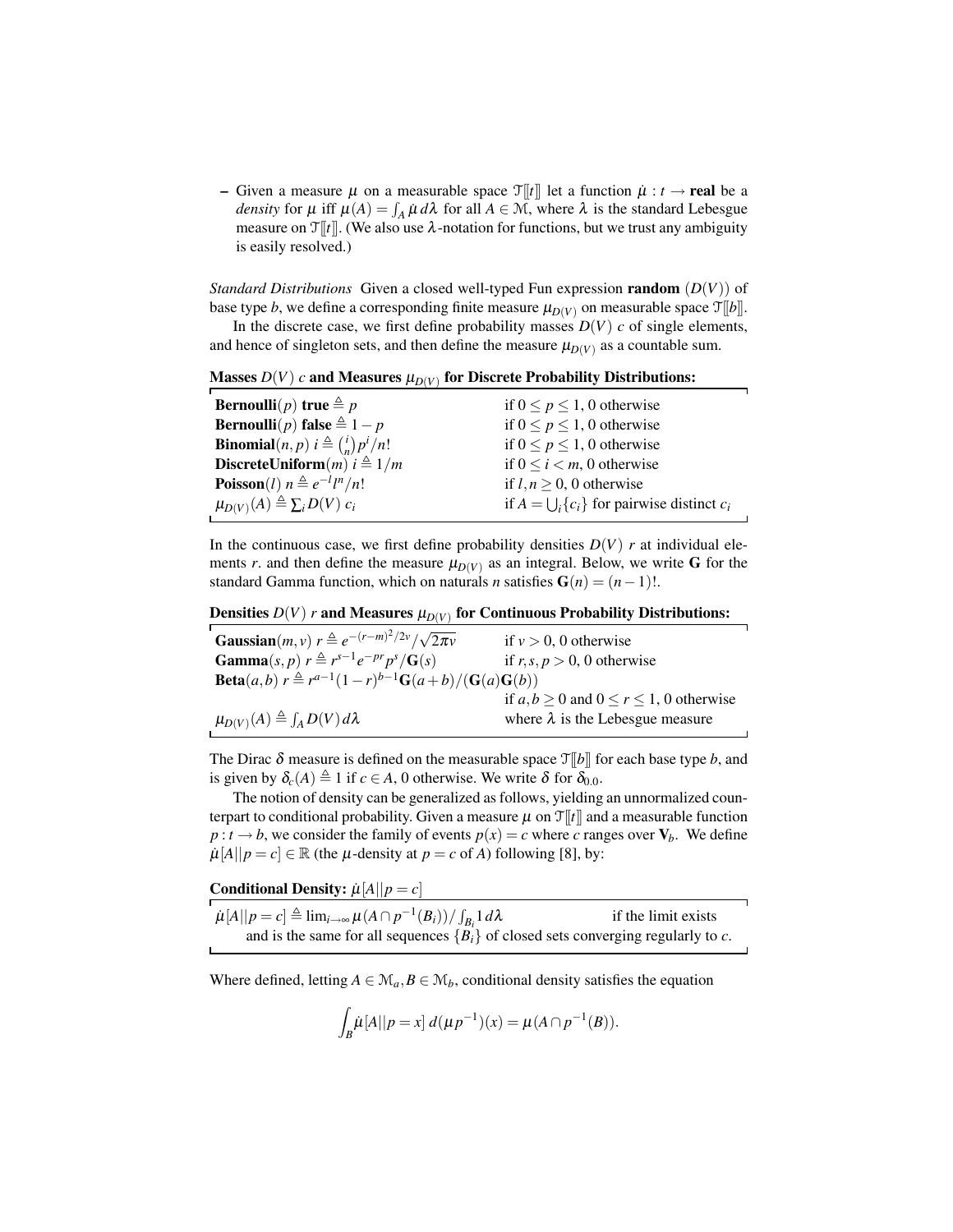In particular, we have  $\mu[A||p=c] = 0$  if *b* is discrete and  $\mu(p^{-1}(c)) = 0$ . To show that our definition of conditional density generalizes the notion of density given above, we have that if  $\mu$  has a continuous density  $\dot{\mu}$  on some neighbourhood of  $p^{-1}(c)$  then

$$
\dot{\mu}[A||p=c] = \int_A \delta_c(p(x))\dot{\mu}(x) d\lambda(x).
$$

#### 3.3 Measure Transformers

We will now recast some standard theorems of measure theory as a library of combinators, that we will later use to give semantics to probabilistic languages. A *measure transformer* is a function from finite measures to finite measures. We let  $t \sim u$  be the set of functions  $M t \to M u$ . We use the following combinators on measure transformers in the formal semantics of our languages.

Measure Transformer Combinators:

 $pure \in (t \rightarrow u) \rightarrow (t \rightsquigarrow u)$  $\gg$   $\geq$   $(t_1 \rightsquigarrow t_2) \rightarrow (t_2 \rightsquigarrow t_3) \rightarrow (t_1 \rightsquigarrow t_3)$ choose  $\in$   $(V_t \rightarrow (t \leadsto u)) \rightarrow (t \leadsto u)$  $ext{end} \in (\mathbf{V}_t \to \mathbf{M} \, u) \to (t \leadsto (t * u))$  $\text{observe} \in (t \rightarrow b) \rightarrow (t \rightsquigarrow t)$ 

The definitions of these combinators occupy the remainder of this section. We recall that  $\mu$  denotes a measure and  $A$  a measurable set, of appropriate types.

To lift a pure measurable function to a measure transformer, we use the combinator  $\varphi$  pure  $\in (t \to u) \to (t \leadsto u)$ . Given  $f : t \to u$ , we let pure  $f \mu A \triangleq \mu f^{-1}(A)$ , where  $\mu$ is a measure on  $\mathcal{T}[[t]]$  and *A* is a measurable set from  $\mathcal{T}[[u]]$ .

To sequentially compose two measure transformers we use standard function composition, defining  $\ggg \in (t_1 \rightsquigarrow t_2) \rightarrow (t_2 \rightsquigarrow t_3) \rightarrow (t_1 \rightsquigarrow t_3)$  as  $T \ggg U \triangleq U \circ T$ .

The combinator choose  $\in (V_t \rightarrow (t \rightsquigarrow u)) \rightarrow (t \rightsquigarrow u)$  makes a conditional choice between measure transformers, if its first argument is measurable and has finite range. Intuitively, choose  $K \mu$  first splits  $V_t$  into the equivalence classes modulo  $K$ . For each equivalence class, we then run the corresponding measure transformer on  $\mu$  restricted to the class. Finally, the resulting finite measures are added together, yielding a finite measure. We let choose  $K \mu A \triangleq \sum_{T \in \text{range}(K)} T(\mu|_{K^{-1}(T)})(A)$ . In particular, if *K* is a binary choice mapping all elements of *B* to  $T_B$  and all elements of  $C = \overline{B}$  to  $T_C$ , we have choose *K*  $\mu$  *A* =  $T_B(\mu|_B)(A) + T_C(\mu|_C)(A)$ . (In fact, our only uses of choose in this paper are in the semantics of conditional expressions in Fun and conditional statements in Imp, and in each case the argument  $K$  to choose is a binary choice.)

The combinator extend  $\in$   $(V_t \rightarrow M u) \rightarrow (t \rightsquigarrow (t * u))$  extends the domain of a measure using a function yielding measures. It is reminiscent of creating a dependent pair, since the distribution of the second component depends on the value of the first. For extend *m* to be defined, we require that for every  $A \in \mathcal{M}_u$ , the function  $f_A \triangleq \lambda x.m(x)(A)$  is measurable, non-negative and bounded from above. This will always be the case in our semantics for Fun, since we only use the standard distributions for *m* above. We let extend *m*  $\mu$   $AB \triangleq \int_{V_t} m(x) (\{y \mid (x, y) \in AB\}) d\mu(x)$ , where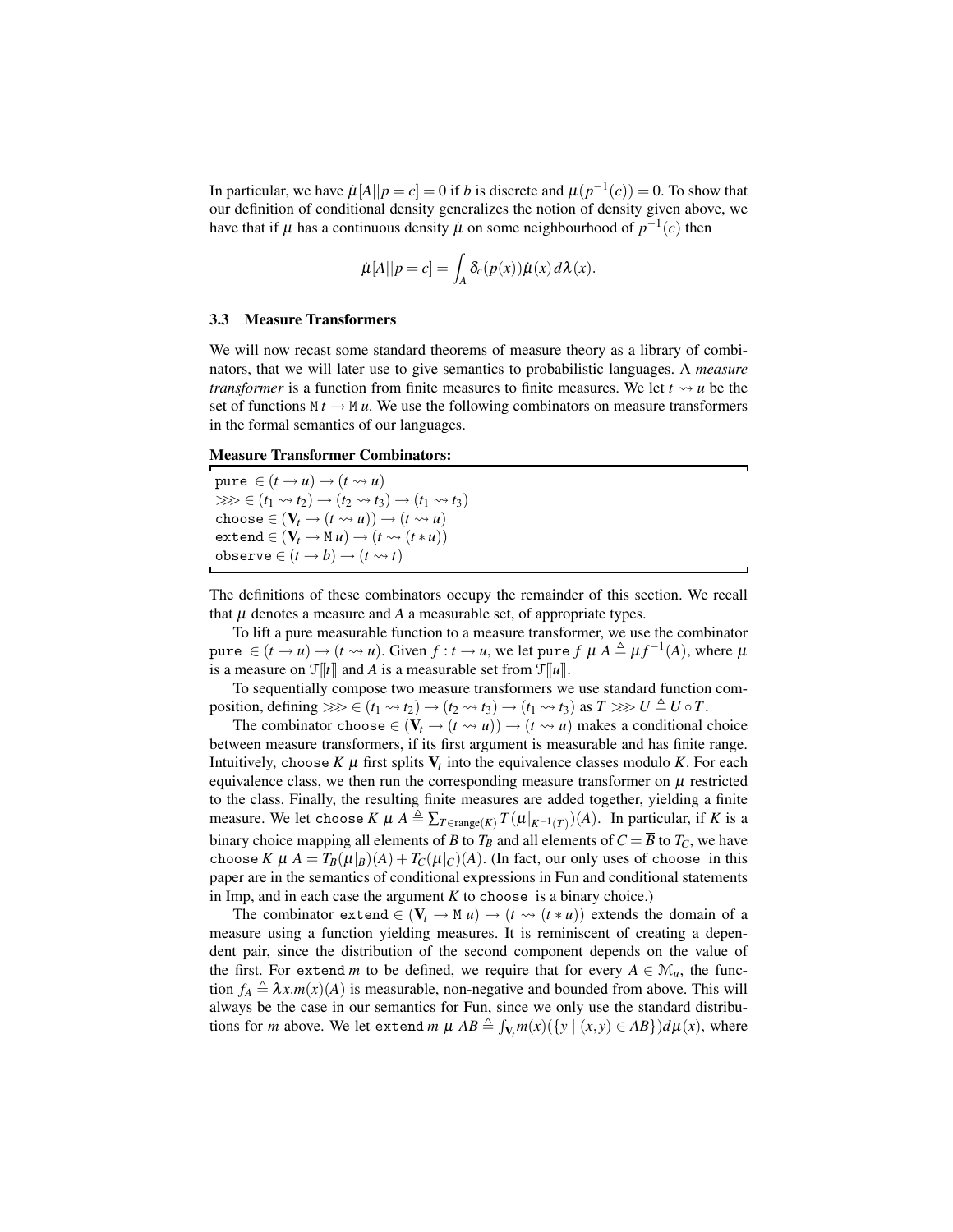we integrate over the first component (call it  $x$ ) with respect to the measure  $\mu$ , and the integrand is the measure  $m(x)$  of the set  $\{y \mid (x, y) \in A\}$  for each *x*.

The combinator observe  $\in (t \to b) \to (t \to t)$  conditions a measure over  $\mathcal{T}[[t]]$  on the event that an indicator function of type  $t \rightarrow b$  is zero. Here observation is *unnormalized* conditioning of a measure on an event. We define:

$$
\text{observe } p \mu A \triangleq \begin{cases} \mu[A||p=0_b] & \text{if } \mu(p^{-1}(0_b)) = 0\\ \mu(A \cap p^{-1}(0_b)) & \text{otherwise} \end{cases}
$$

As an example, if  $p : t \to \text{bool}$  is a predicate on values of type *t*, we have

$$
\text{observe } p \mu A = \mu(A \cap \{x \mid p(x) = \text{true}\}).
$$

In the continuous case, if  $V_t = \mathbb{R} \times \mathbb{R}^k$ ,  $p = \lambda(y, x) \cdot (y - c)$  and  $\mu$  has density  $\mu$  then

$$
\text{observe } p \mu A = \int_A \mu(y, x) d(\delta_c \times \lambda)(y, x) = \int_{\{x \mid (c, x) \in A\}} \mu(c, x) d\lambda(x).
$$

Notice that observe  $p \mu A$  can be greater than  $\mu(A)$ , for which reason we cannot restrict ourselves to transformation of (sub-)probability measures.

#### 3.4 Measure Transformer Semantics of Fun

In order to give a compositional denotational semantics of Fun programs, we give a semantics to open programs, later to be placed in some closing context. Since observations change the distributions of program variables, we may draw a parallel to while programs. In this setting, we can give a denotation to a program as a function from variable valuations to a return value and a variable valuation. Similarly, we give semantics to an open Fun term by mapping a measure over assignments to the term's free variables to a joint measure of the term's return value and assignments to its free variables. This choice is a generalization of the (discrete) semantics of pWHILE [2].

First, we define a data structure for an evaluation environment assigning values to variable names, and corresponding operations. Given an environment  $\Gamma = x_1 : t_1, \ldots, x_n : t_n$ , we let  $S\langle \Gamma \rangle$  be the set of states, or finite maps  $s = \{x_1 \mapsto V_1, \ldots, x_n \mapsto V_n\}$  such that for all  $i = 1, \ldots, n$ ,  $\varepsilon \vdash V_i : t_i$ . We let  $\mathcal{T}[\S \langle \Gamma \rangle] \triangleq \mathcal{T}[\![t_1 * \cdots * t_n]\!]$  be the measurable space of states in S $\langle \Gamma \rangle$ . We define dom(*s*)  $\triangleq \{x_1,\ldots,x_n\}$ . We define the following operators.

| add $x(s, V) \triangleq s \cup \{x \mapsto V\}$               | if $\varepsilon \vdash V : t$ and $x \notin \text{dom}(s)$ , s otherwise. |
|---------------------------------------------------------------|---------------------------------------------------------------------------|
| lookup $x s \triangleq s(x)$                                  | if $x \in \text{dom}(s)$ , () otherwise.                                  |
| drop $X s \triangleq \{(x \mapsto V) \in s \mid x \notin X\}$ | $\texttt{fst}((x, y)) \triangleq x$ $\texttt{snd}((x, y)) \triangleq y$   |

We apply these combinators to give a semantics to Fun programs as measure transformers. We assume that all bound variables in a program are different from the free variables and each other. Below,  $V[[V]]$  *s* gives the valuation of *V* in state *s*, and  $A[[M]]$ gives the measure transformer denoted by *M*.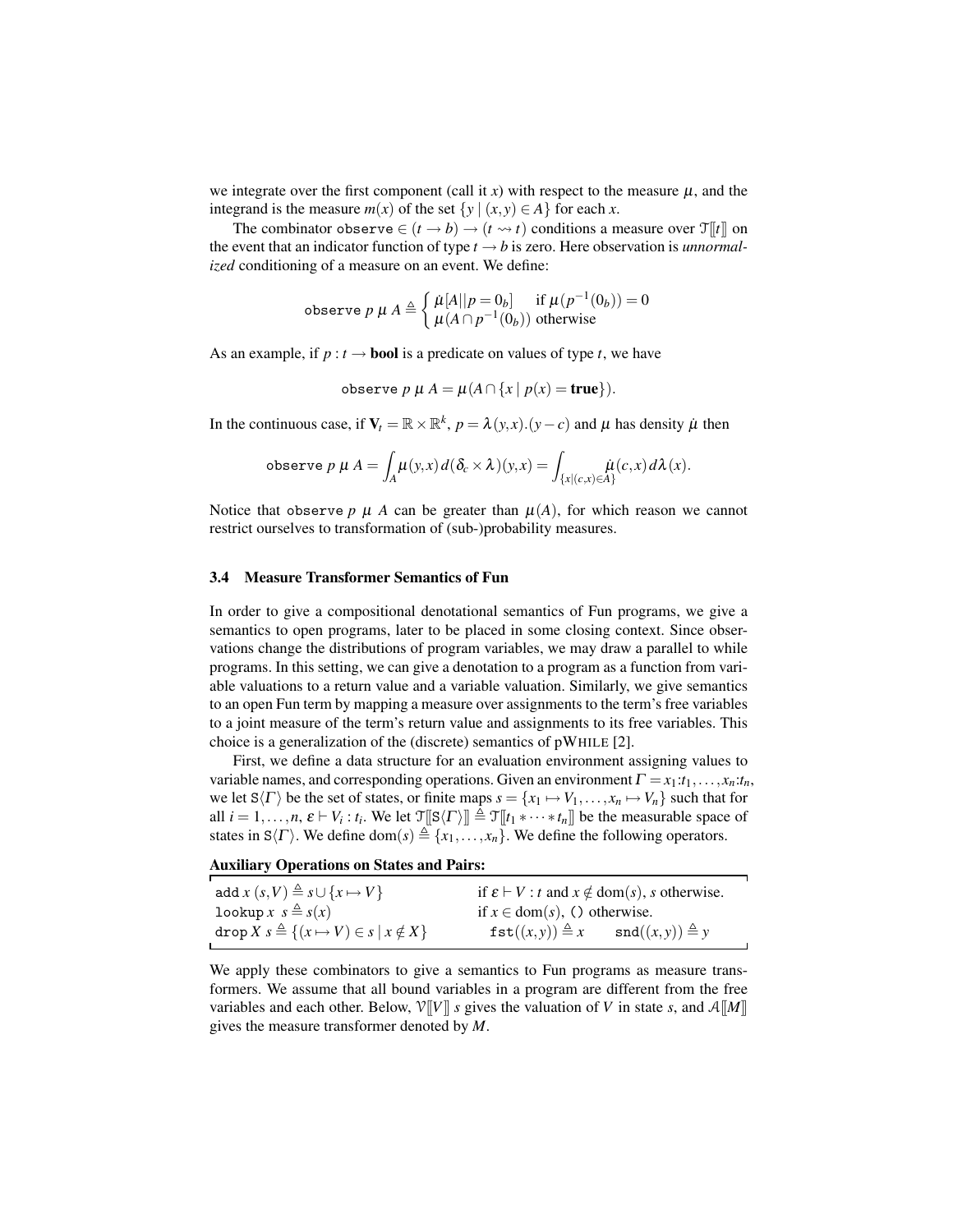Measure Transformer Semantics of Fun:

 $V[[x]]$   $s \triangleq$  lookup *x s*  $V[[c]]$   $s \triangleq c$  $\mathcal{V}[(V_1, V_2)] \ s \triangleq (\mathcal{V}[[V_1]] \ s, \mathcal{V}[[V_2]] \ s)$  $\mathcal{A}[[V]] \triangleq$  pure  $\lambda s.(s, \mathcal{V}[[V]] s)$  $\mathcal{A}[[V_1 \otimes V_2]] \triangleq$  pure  $\lambda s.(s,((\mathcal{V}[[V_1]] s) \otimes (\mathcal{V}[[V_2]] s)))$  $\mathcal{A}[[V.1]] \triangleq$  pure  $\lambda s.(s, \texttt{fst}(\mathcal{V}[[V]] s))$  $\mathcal{A}[[V.2]] \triangleq$  pure  $\lambda s.(s, \text{snd}(\mathcal{V}[[V]] s))$  $\mathcal{A}$  **[if** *V* then *M* else  $N$ ]  $\triangleq$  choose  $\lambda s$ .if  $\mathcal{V}[V]$  *s* then  $\mathcal{A}[M]$  else  $\mathcal{A}[N]$  $\mathcal{A}$ [**random**  $(D(V))] \triangleq$  extend  $\lambda s.\mu_{D(V[V]|s)}$  $\mathcal{A}$ [**observe**  $V$ ]]  $\triangleq$  (observe  $\lambda s.\mathcal{V}$ [ $V$ ]]  $s$ )  $\gg$  pure  $\lambda s.(s, C)$  $\mathcal{A}$ [**let**  $x = M$  in  $N$ ]  $\triangleq \mathcal{A}$ [[M]]  $\gg$ pure  $(\text{add } x) \ggg \mathcal{A}[[N]] \ggg$  pure  $\lambda(s, y)$ . $((\text{drop } \{x\} s), y)$ 

A value expression *V* returns the valuation of *V* in the current state, which is left unchanged. Similarly, binary operations and projections have a deterministic meaning given the current state. An if *V* expression runs the measure transformer given by the then branch on the states where *V* evaluates true, and the transformer given by the else branch on all other states, using the combinator choose. A primitive distribution **random**  $(D(V))$  extends the state measure with a value drawn from the distribution *D*, with parameters *V* depending on the current state. An observation observe *V* modifies the current measure by restricting it to states where *V* is zero. It is implemented with the observe combinator, and it always returns the unit value. The expression let  $x = M$  in N intuitively first runs *M* and binds its return value to *x* using add. After running *N*, the binding is discarded using drop.

**Lemma 1.** *If*  $s : S\langle \Gamma \rangle$  *and*  $\Gamma \vdash V : t$  *then*  $\mathcal{V}[[V]]$   $s \in V_t$ .

**Lemma 2.** *If*  $\Gamma \vdash M : t$  *then*  $\mathcal{A}[[M]] \in S\langle \Gamma \rangle \rightsquigarrow (S\langle \Gamma \rangle * t)$ *.* 

The measure transformer semantics of Fun is hard to use directly, except in the case of discrete measures where they can be directly implemented: a naive implementation of  $M(S\langle\Gamma\rangle)$  is as a map assigning a probability to each possible variable valuation. If there are *N* variables, each sampled from a Bernoulli distribution, in the worst case there are  $2<sup>N</sup>$  paths to be explored in the computation, each of which corresponds to a variable valuation. In this simple case, the measure transformer semantics of closed programs also coincides with the sampling semantics. We write  $P_M$  [value  $= V |$ valid] for the probability that a run of *M* returns *V* given that all observations in the run succeed.

**Theorem 1.** *Suppose*  $\varepsilon \vdash M$  : *t for some M only using* **Bernoulli** *distributions. If*  $\mu = A[M] \delta_O$  *and*  $\epsilon \vdash V : t$  *then*  $P_M$  [value = V | valid] =  $\mu({V})/|\mu|$ *.* 

A consequence of the theorem is that our measure transformer semantics is a generalization of the sampling semantics for discrete probabilities. For this theorem to hold, it is critical that observe denotes unnormalized conditioning (filtering). Otherwise programs that perform observations inside the branches of conditional expressions would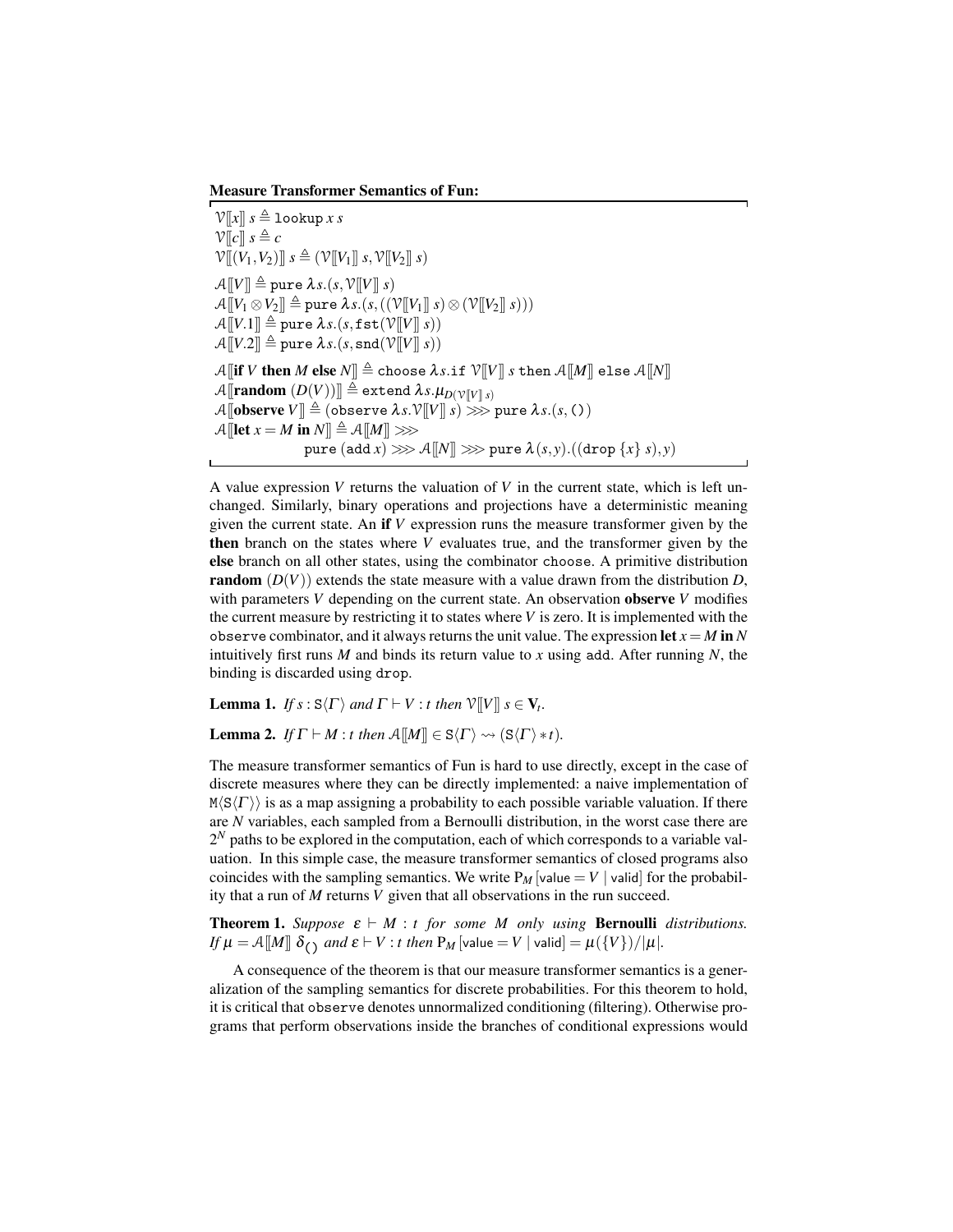have undesired semantics. As the following example shows, the two program fragments observe  $(x=y)$  and if x then observe  $(y=true)$  else observe  $(y=false)$  would have different measure transformer semantics although they have the same sampling semantics.

Simple Conditional Expression: *M*if

let  $x =$  sample (Bernoulli(0.5)) let  $y =$ sample (Bernoulli $(0.1)$ ) if x then observe ( $\sqrt{\ }$ =true) else observe ( $\sqrt{\ }$ =false) y

In the sampling semantics, the two valid runs are when  $\times$  and  $\times$  are both **true** (with probability 0.05), and both **false** (with probability 0.45), so we have P  $[\text{true} \mid \text{valid}] = 0.1$ and P  $[\text{false} \mid \text{valid}] = 0.9$ .

If, instead of the unnormalized definition observe *p*  $\mu A = \mu(A \cap \{x \mid p(x)\})$ , we had either of the flawed definitions

$$
\text{observe } p \mu A = \frac{\mu(A \cap \{x \mid p(x)\})}{\mu(\{x \mid p(x)\})} \text{ or } |\mu| \frac{\mu(A \cap \{x \mid p(x)\})}{\mu(\{x \mid p(x)\})}
$$

then  $\mathcal{A}[[M_{\text{if}}]]$   $\delta_{\text{c}}$  {true} =  $\mathcal{A}[[M_{\text{if}}]]$   $\delta_{\text{c}}$  {false}, which would invalidate the theorem.

Let  $M' = M_{\text{if}}$  with **observe**  $(x = y)$  substituted for the conditional expression. With the actual or either of the flawed definitions of observe we have  $\mathcal{A}[[M']]\delta_{()}$  {true} =  $(A[[M']]\delta_{()} \{\text{false}\})/9.$ 

# 4 Semantics as Factor Graphs

A naive implementation of the measure transformer semantics of the previous section would work directly with measures of states, whose size could be exponential in the number of variables in scope. For large models, this becomes intractable. In this section, we instead give a semantics to Fun programs as *factor graphs* [18], whose size will be linear in the size of the program. We define this semantics in two steps. We first compile the Fun program into a program in the simple imperative language Imp, and then the Imp program itself has a straightforward semantics as a factor graph. Our semantics formalizes the way in which our implementation maps F# programs to Csoft programs, which are evaluated by Infer.NET by constructing suitable factor graphs. The implementation advantage of translating F# to Csoft, over simply generating factor graphs directly [22], is that the translation preserves the structure of the input model (including array processing in our full language), which can be exploited by the various inference algorithms supported by Infer.NET.

### 4.1 Imp: An Imperative Core Calculus

Imp is an imperative language, based on the static single assignment (SSA) intermediate form. It is a sublanguage of Csoft, the input language of Infer.NET [25], and is intended to have a simple semantics as a factor graph. A composite statement *C* is a sequence of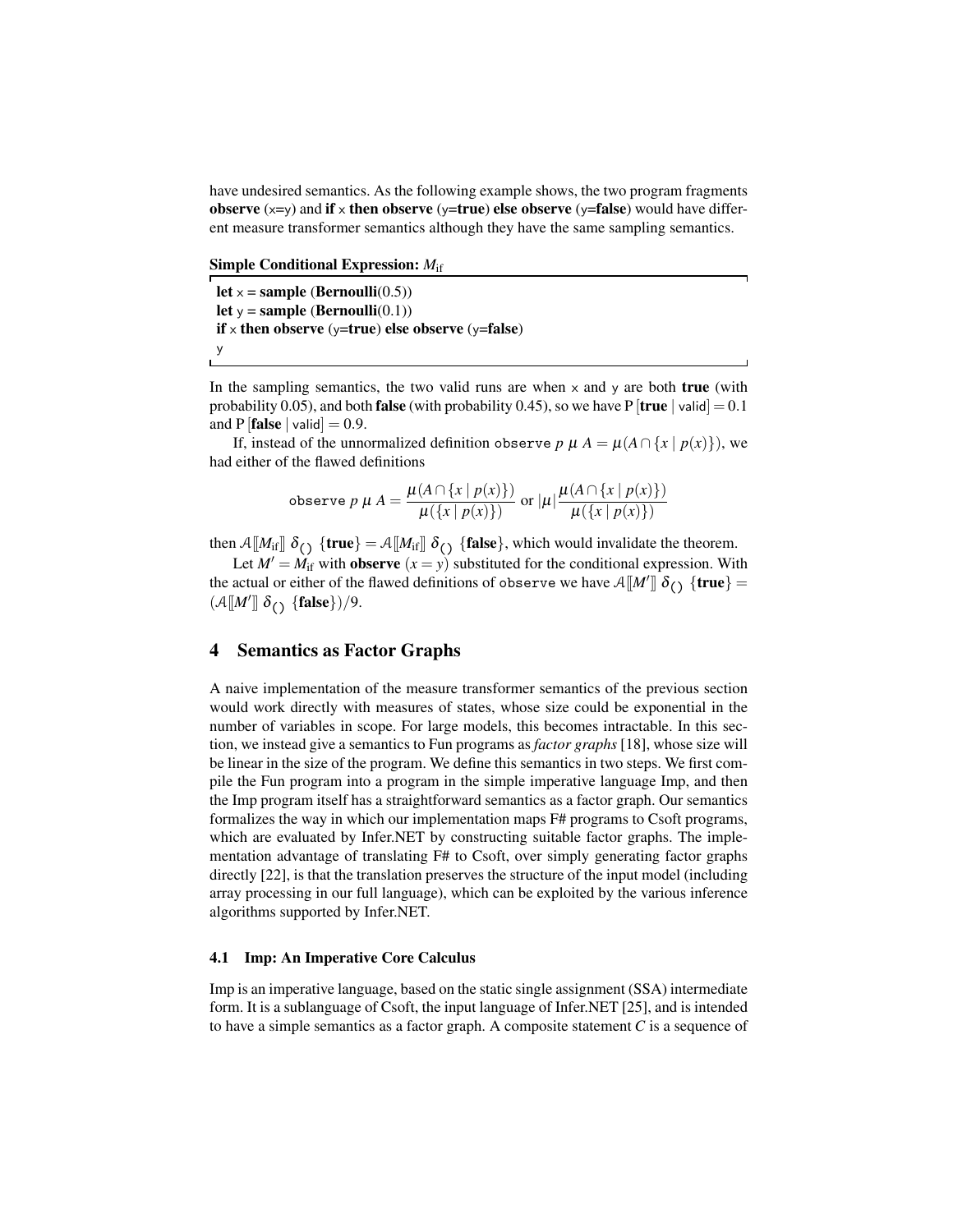statements, each of which either stores the result of a primitive operation in a location, observes the contents of a location to be zero, or branches on the value of a location. Imp shares the base types *b* with Fun, but has no tuples.

| <b>Syntax of Imp:</b> |  |  |
|-----------------------|--|--|
|-----------------------|--|--|

| $l, l', \ldots$                                           | Locations (variables) in global store |  |
|-----------------------------------------------------------|---------------------------------------|--|
| $E, F ::= c   l   (l \otimes l)$                          | Expression                            |  |
| $I ::=$                                                   | <b>Statement</b>                      |  |
| $l \leftarrow E$                                          | assignment                            |  |
| $l \leftarrow D(l_1, \ldots, l_n)$                        | random assignment                     |  |
| observe <sub><math>h</math></sub> l                       | observation                           |  |
| if <i>l</i> then $\Sigma_1$ $C_1$ else $\Sigma_2$ , $C_2$ | conditional                           |  |
| $C ::= \textbf{nil}   I   (C; C)$                         | <b>Composite Statement</b>            |  |
|                                                           |                                       |  |

When making an observation **observe**<sub> $b$ </sub>, we make explicit the type  $b$  of the observed location. In the form if *l* then  $\Sigma_1$  *C*<sub>1</sub> else  $\Sigma_2$  *C*<sub>2</sub>, the environments  $\Sigma_1$  and  $\Sigma_2$  declare the local variables assigned by the then branch and the else branch, respectively. These annotations simplify type checking and denotational semantics.

The typing rules for Imp are standard. We consider Imp typing environments  $\Sigma$  to be a special case of Fun environments  $\Gamma$ , where variables (locations) always map to base types. The judgment  $\Sigma \vdash C : \Sigma'$  means that the composite statement *C* is well-typed in the initial environment  $\Sigma$ , yielding additional bindings  $\Sigma'$ .

Part of the Type System for Imp:  $\Sigma \vdash C : \Sigma'$ 

| $(IMP$ SEQ)                                                   |                                                                                                                                   | (IMP NIL)                             | (IMP ASSIGN) |                                                                                                                                         |
|---------------------------------------------------------------|-----------------------------------------------------------------------------------------------------------------------------------|---------------------------------------|--------------|-----------------------------------------------------------------------------------------------------------------------------------------|
| $\Sigma \vdash C_1 : \Sigma'$                                 | $\Sigma, \Sigma' \vdash C_2 : \Sigma''$                                                                                           | $\Sigma \vdash \diamond$              |              | $\Sigma \vdash E : b$ $l \notin \text{dom}(\Sigma)$                                                                                     |
| $\Sigma \vdash C_1; C_2 : (\Sigma', \Sigma'')$                |                                                                                                                                   | $\Sigma$ $\vdash$ nil : $\varepsilon$ |              | $\Sigma \vdash l \leftarrow E : \varepsilon, l : b$                                                                                     |
| (IMP OBSERVE)                                                 | $(IMP$ IF)                                                                                                                        |                                       |              |                                                                                                                                         |
| $\Sigma \vdash l : b$                                         |                                                                                                                                   |                                       |              | $\Sigma \vdash l : \text{bool}$ $\Sigma \vdash C_1 : \Sigma'_1$ $\Sigma \vdash C_2 : \Sigma'_2$ $\{\Sigma'_i\} = \{\Sigma_i, \Sigma'\}$ |
| $\Sigma \vdash$ <b>observe</b> <sub>b</sub> $l : \varepsilon$ | $\Sigma$ $\vdash$ if <i>l</i> then <sub><math>\Sigma_1</math></sub> $C_1$ else <sub><math>\Sigma_2</math></sub> $C_2$ : $\Sigma'$ |                                       |              |                                                                                                                                         |

### 4.2 Translating from Fun to Imp

The translation from Fun to Imp is a mostly routine compilation of functional code to imperative code. The main point of interest is that Imp locations only hold values of base type, while Fun variables may hold tuples. We rely on *patterns p* and *layouts* ρ to track the Imp locations corresponding to Fun environments. The technical report has the detailed definition of the following notations.

| $p ::= l   ()   (p, p)$                 | pattern: group of Imp locations to represent Fun value                  |
|-----------------------------------------|-------------------------------------------------------------------------|
| $\rho ::= (x_i \mapsto p_i)^{i \in 1n}$ | layout: finite map from Fun variables to patterns                       |
| $\Sigma \vdash p : t$                   | in environment $\Sigma$ , pattern p represents Fun value of type t      |
| $\Sigma \vdash \rho : \Gamma$           | in environment $\Sigma$ , layout $\rho$ represents environment $\Gamma$ |
| $\rho \vdash M \Rightarrow C, p$        | given $\rho$ , expression M translates to C and pattern $p$             |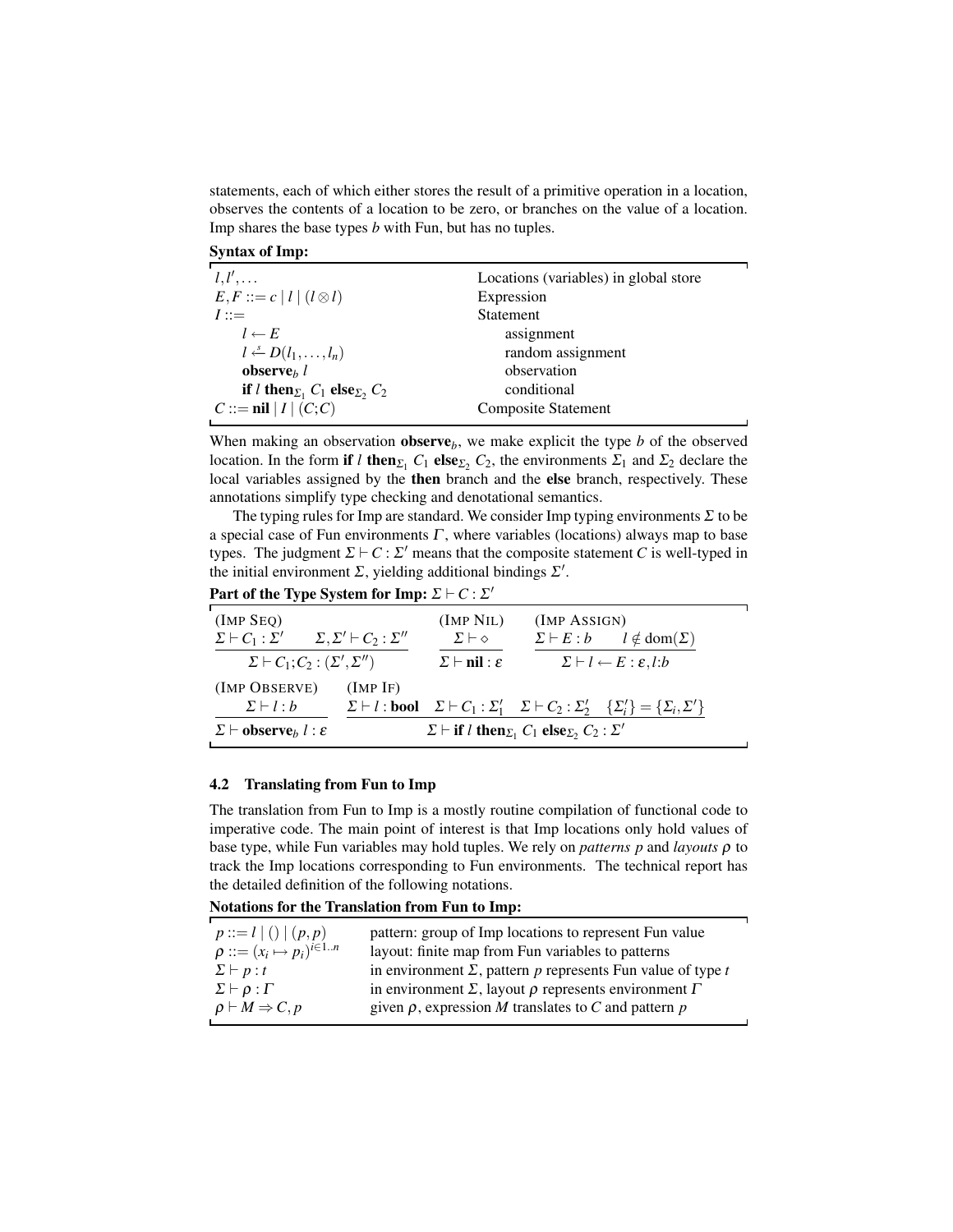#### 4.3 Factor Graphs

A factor graph [18] represents a joint probability distribution of a set of random variables as a collection of multiplicative factors. Factor graphs are an effective means of stating conditional independence properties between variables, and enable efficient algebraic inference techniques [27, 38] as well as sampling techniques [15, Chapter 12]. We use factor graphs with *gates* [26] for modelling if-then-else clauses; gates introduce second-order edges in the graph.



| G ::= new $x : b$ in $\{e_1, , e_m\}$       | Graph                                   |
|---------------------------------------------|-----------------------------------------|
| $x, y, z, \ldots$                           | Nodes (random variables)                |
| $e ::=$                                     | Edge                                    |
| Equal $(x, y)$                              | equality $(x = y)$                      |
| Constant <sub>c</sub> $(x)$                 | constant $(x = c)$                      |
| $\mathsf{Binop}_{\otimes}(x, y, z)$         | binary operator $(x = y \otimes z)$     |
| Sample <sub>D</sub> $(x, y_1, \ldots, y_n)$ | sampling $(x \sim D(y_1, \ldots, y_n))$ |
| $\textsf{Gate}(x, G_1, G_2)$                | gate (if x then $G_1$ else $G_2$ )      |

In a graph new  $\overline{x : b}$  in  $\{e_1, \ldots, e_m\}$ , the variables  $x_i$  are bound; graphs are identified up to consistent renaming of bound variables. We write  $\{e_1, \ldots, e_m\}$  for new  $\varepsilon$  in  $\{e_1, \ldots, e_m\}$ . We write  $fv(G)$  for the variables occurring free in *G*. Here is an example factor graph *G*E. (The corresponding Fun source code is listed in the technical report.)

### Factor Graph for Epidemiology Example:

 $G_{\text{E}} = \{\textsf{Constant}_{0.01}(p_d),\textsf{Sample}_B(\textsf{has\_disease},p_d),$ Gate(has\_disease, new  $p_p$  :  $\mathbf{real}$  in  $\{\mathsf{Constant}_{0.8}(p_p),\mathsf{Sample}_B(\mathsf{positive\_result},p_p)\},$  $\mathsf{new}\ p_n: \mathsf{real}\ \mathsf{in}\ \{\mathsf{Constant}_{0.096}(p_n),\mathsf{Sample}_B(\mathsf{positive}\_\mathsf{result},p_n)\}),$  $\text{Constant}_{\text{true}}(\text{positive\_result})\}$ 

A factor graph typically denotes a probability distribution. The probability (density) of an assignment of values to variables is equal to the product of all the factors, averaged over all assignments to local variables. Here, we give a slightly more general semantics of factor graphs as measure transformers; the input measure corresponds to a prior factor over all variables that it mentions. Below, we use the Iverson brackets, where [*p*] is 1 when *p* is true and 0 otherwise. We let  $\delta(x = y) \triangleq \delta_0(x - y)$  when *x*, *y* denote real numbers, and  $[x = y]$  otherwise.

**Semantics of Factor Graphs:**  $\mathcal{J}\llbracket G \rrbracket_{\Sigma}^{Z'} \in \mathtt{S}\langle \Sigma \rangle \rightsquigarrow \mathtt{S}\langle \Sigma, \Sigma' \rangle$ 

 $\partial \|G\|_{\Sigma}^{\Sigma'}$  $\sum_{\Sigma}^{\prime} \mu A \triangleq \int_A (\mathcal{J}[[G]] \; s) \; d(\mu \times \lambda)(s)$  $\mathcal{J}[\left[\text{new } \overline{x : b} \text{ in } \{\overline{e}\}\right]] \ s \triangleq \int_{\mathbf{V}_{\ast_i b_i}} \prod_j(\mathcal{J}[\left[e_j\right]](s, \overline{x})) \, d\lambda(\overline{x})$  $\mathcal{J}[\llbracket \mathsf{Equal}(l, l') \rrbracket \ s \triangleq \delta(\texttt{lookup} \ l \ s = \texttt{lookup} \ l' \ s)$  $\mathcal{J}$ [[Constant<sub>*c*</sub>(*l*)]]  $s \triangleq \delta$ (lookup  $l s = c$ )  $\partial \mathbb{E}[\text{Binop}_{\otimes} (l, w_1, w_2)]$   $s \triangleq \delta(\text{lookup } l \ s = \text{lookup } w_1 \ s \otimes \text{lookup } w_2 \ s)$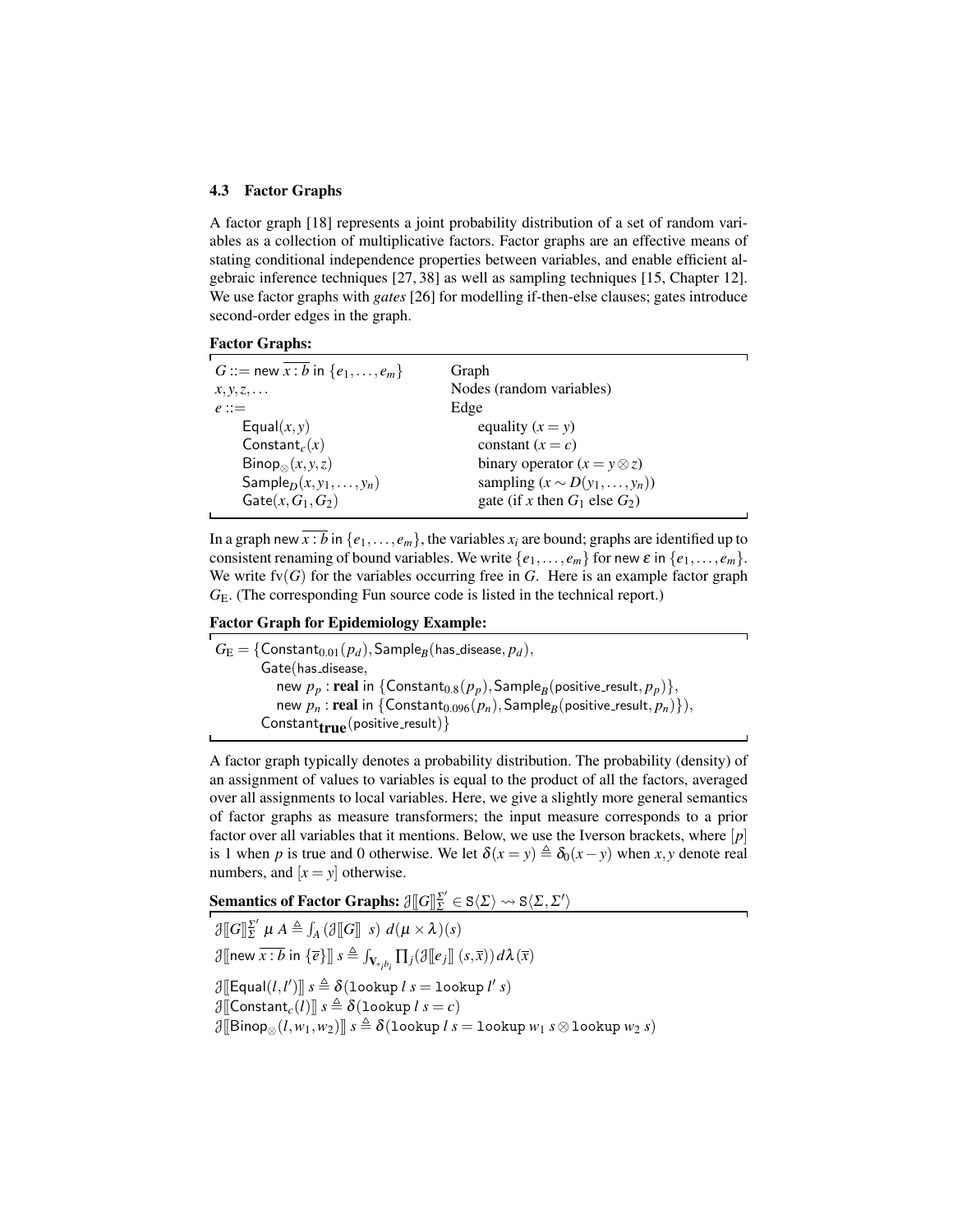$\mathcal{J}[[\mathsf{Sample}_D(l, v_1, \dots, v_n)]]$   $s \triangleq \mu_{D(\texttt{lookup } v_1, s, \dots, \texttt{lookup } v_n, s)}(\texttt{lookup } l, s)$  $\mathcal{J}[\![\mathsf{Gate}(v, G_1, G_2)]\!] \ s \triangleq (\mathcal{J}[\![G_1]\!] \ s)^{[\tt{lookup}\, \nu \, s]} (\mathcal{J}[\![G_2]\!] \ s)^{[-\tt{lookup}\, \nu \, s]}$ 

#### 4.4 Factor Graph Semantics for Imp

An Imp statement has a straightforward semantics as a factor graph. Here, observation is defined by the value of the variable being the constant  $0<sub>b</sub>$ .

Factor Graph Semantics of Imp:  $G = \mathcal{G}[[C]]$ 

 $\mathcal{G}[\![\mathbf{nil}]\!] \triangleq \varnothing$  $\mathcal{G}[[C_1; C_2]] \triangleq \mathcal{G}[[C_1]] \cup \mathcal{G}[[C_2]]$  $\mathcal{G}[[l \leftarrow c]] \triangleq \{Constant_c(l)\}$  $\mathcal{G}[[l \leftarrow l'] \triangleq {\text{[Equal}(l, l')$}$  $\mathcal{G}[[l \leftarrow l_1 \otimes l_2]] \triangleq {\text{Binop}_{\otimes}(l, l_1, l_2)}$  $\mathcal{G}[[l \leftarrow D(l_1, \ldots, l_n)]] \triangleq {\text{Sample}_D(l, l_1, \ldots, l_n)}$  $\mathcal{G}[\![\mathbf{observe}_b\ l]\!]\triangleq \{\mathsf{Constant}_{0_b}(l)\}$  $G[\![\textbf{if } l \textbf{ then }_{\Sigma_1} C_1 \textbf{ else}_{\Sigma_2} C_2]\!] \stackrel{\sim}{=} \{ \textbf{Gate}(l, \text{new } \Sigma_1 \textbf{ in } \Im[\![C_1]\!], \text{new } \Sigma_2 \textbf{ in } \Im[\![C_2]\!]) \}$ 

The following theorem asserts that the semantics of Fun coincides with the semantics of Imp for compatible measures, which are defined as follows. If  $T : t \rightarrow u$  is a measure transformer composed from the combinators of Section 3 and  $\mu \in M t$ , we say that *T* is *compatible* with  $\mu$  if every application of observe  $f$  to some  $\mu'$  in the evaluation of  $T(\mu)$  satisfies either that f is discrete or that  $\mu$  has a continuous density on some  $\varepsilon$ -neighbourhood of  $f^{-1}(0.0)$ .

The statement of the theorem needs some additional notation. If  $\Sigma \vdash p : t$  and  $s \in$  $S(\Sigma)$ , we write *p s* for the reconstruction of an element of  $\mathcal{T}[t]]$  by looking up the locations of *p* in the state *s*. We define as follows operations lift and restrict to translate between states consisting of Fun variables  $(S\langle \Gamma \rangle)$  and states consisting of Imp locations  $(S\langle\Sigma\rangle)$ , where flatten takes a mapping from patterns to values to a mapping from locations to base values.

> lift  $\rho \triangleq \lambda s$ . flatten  $\{\rho(x) \mapsto \mathcal{V}[[x]] \ s \mid x \in \text{dom}(\rho)\}\$  $\texttt{restrict}\ \rho \triangleq \lambda s.\,\{x \mapsto \mathcal{V}[\![\rho(x)]\!]\ s\ |\ x \in \texttt{dom}(\rho)\}$

**Theorem 2.** *If*  $\Gamma \vdash M : t$  *and*  $\Sigma \vdash \rho : \Gamma$  *and*  $\rho \vdash M \Rightarrow C, p$  *and measure*  $\mu \in M \langle S \langle \Gamma \rangle \rangle$ *is compatible with*  $\mathcal{A}[[M]]$  *then there exists*  $\Sigma'$  *such that*  $\Sigma \vdash C : \Sigma'$  *and:*  $\mathcal{A}[\![M]\!]$   $\mu = (\text{pure (lift $\rho$)} \ggg \mathcal{B}[\![\mathcal{G}]\!][\![\mathcal{E}']\!] \frac{\mathcal{E}'}{\mathcal{E}} \ggg \text{pure (}\lambda s. \text{ (restrict $\rho$ } s, p \text{ s)}\text{))}\text{ }\mu.$ 

*Proof.* Via a direct measure transformer semantics for Imp. The proof is by induction on the typing judgments  $\Gamma \vdash M : t$  and  $\Sigma \vdash C : \Sigma'$ . The contract of  $\Box$ 

# 5 Implementation Experience

We implemented a compiler from Fun to Imp in F#. We wrote two backends for Imp: an exact inference algorithm based on a direct implementation of measure transformers for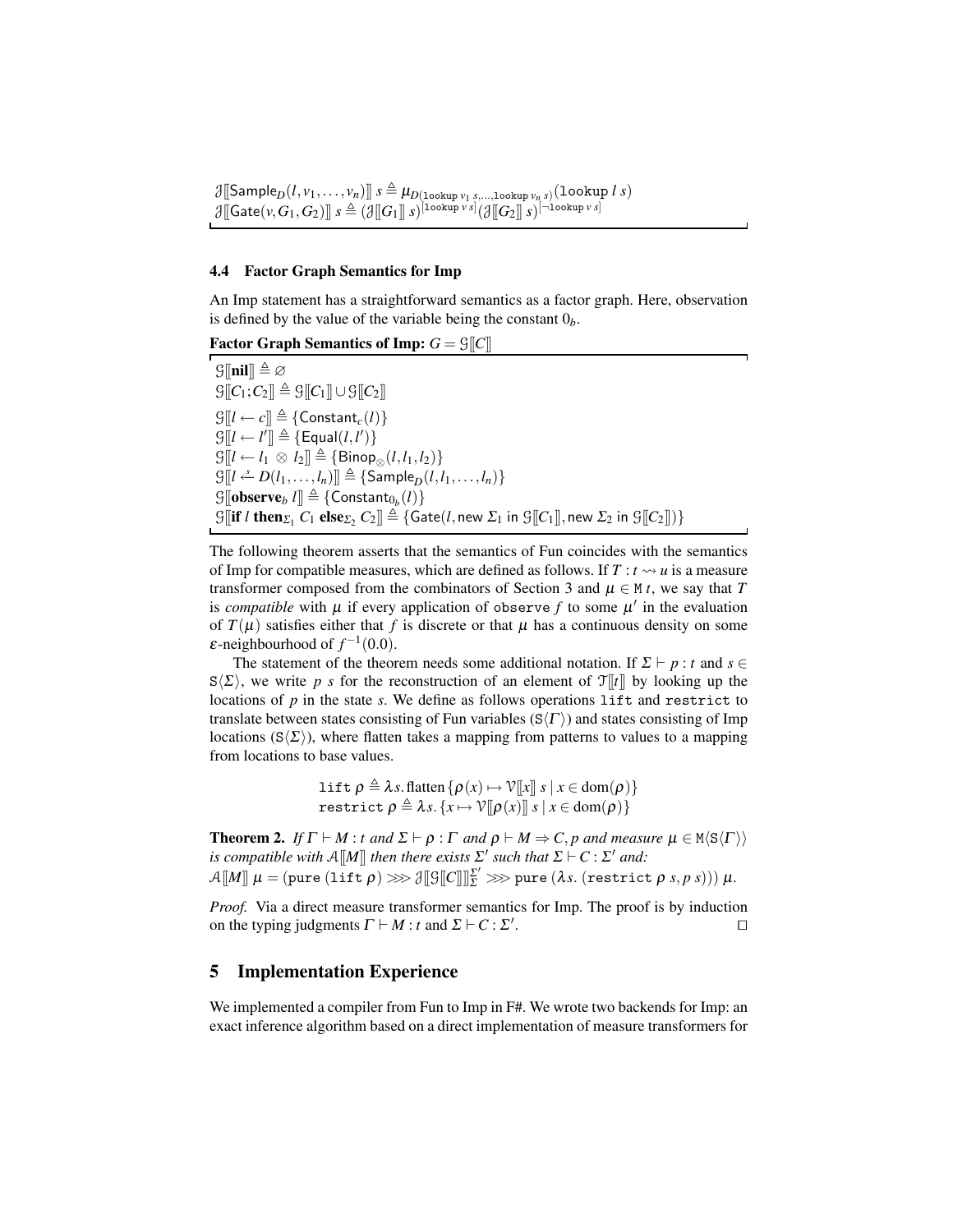discrete measures, and an approximating inference algorithm for continuous measures, using Infer.NET [25]. Translating Imp to Infer.NET is relatively straightforward, and amounts to a syntax-directed series of calls to Infer.NET's object-oriented API.

We have statistics on a few of the examples we have implemented. The lines of code number includes F# code that loads and processes data from disk before loading it into Infer.NET. The times are based on an average of three runs. All of the runs are on a four-core machine with 4GB of RAM. The Naive Bayes program is the naive Bayesian classifier of the earlier examples. The Mixture model is another clustering/ classification model. TrueSkill is a tournament ranking model, and adPredictor is a simplified version of a model to predict the likelihood that a display advertisment will be clicked. In the two long-running examples, time is spent mostly loading and processing data from disk and running inference in Infer.NET. TrueSkill spends the majority of its time (64%) in Infer.NET, performing inference. AdPredictor spends most of the time in pre-processing (58%), and only 40% in inference. The time spent in our compiler is negligible, never more than a few hundred milliseconds.

Summary of our Basic Test Suite:

|                  |    | LOC Observations Variables Time |               |         |
|------------------|----|---------------------------------|---------------|---------|
| Naive Bayes 28   |    |                                 |               | $<$ 1 s |
| Mixture          | 33 |                                 |               | < 1s    |
| <b>TrueSkill</b> | 68 | 15,664                          | 84            | 6s      |
| adPredictor   78 |    | 300,752                         | 299,594 3m30s |         |

In summary, our implementation strategy allowed us to build an effective prototype quickly and easily: the entire compiler is only 2079 lines of F#; the Infer.NET backend is 600 lines; the discrete backend is 252 lines. Our implementation, however, is only a prototype, and has limitations. On the one hand, Infer.NET supports a limited set of operations on specific combinations of probabilistic and deterministic arguments. Our discrete backend, on the other hand, is limited to small models using only finite measures.

# 6 Related Work

To the best of our knowledge, this paper introduces the first rigorous measure-theoretic semantics shown to be in agreement with a factor graph semantics for a probabilistic language with observation and sampling from continuous distributions. Hence, we lay a firm foundation for inference on probabilistic programs via modern message-passing algorithms on factor graphs.

*Formal Semantics of Probabilistic Languages* There is a long history of formal semantics for probabilistic languages with sampling primitives, often combined with recursive computation. One of the first semantics is for Probabilistic LCF [35], which augments the core functional language LCF with weighted binary choice, for discrete distributions. Kozen [17] develops a probabilistic semantics for while-programs augmented with random assignment. He develops two provably equivalent semantics; one more operational, and the other a denotational semantics using partially ordered Banach spaces.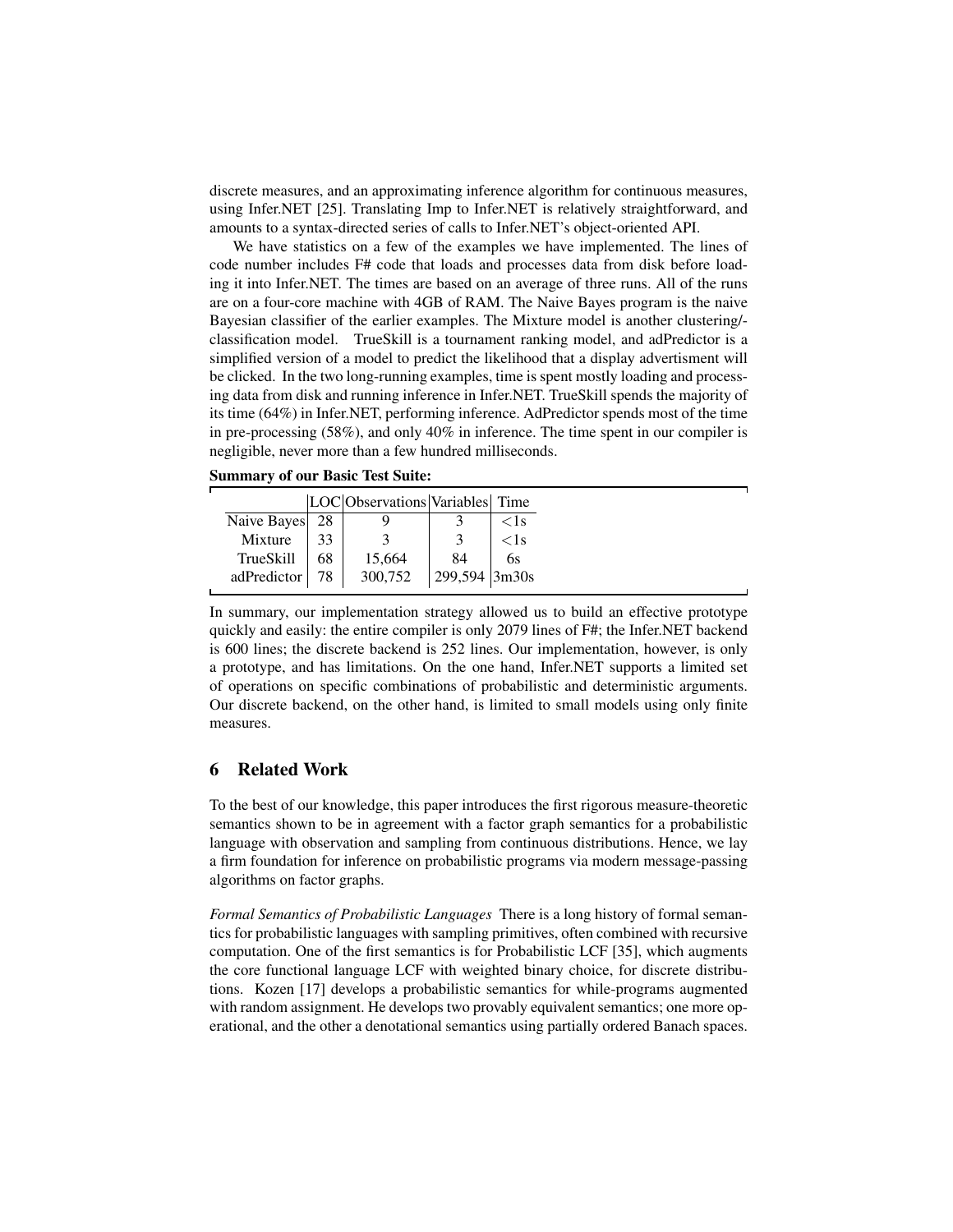Imp is simpler than Kozen's language, as Imp has no unbounded while-statements, so the semantics of Imp need not deal with non-termination. On the other hand, observations are not present in Kozen's language.

Jones and Plotkin [13] investigate the probability monad, and apply it to languages with discrete probabilistic choice. Ramsey and Pfeffer [33] give a stochastic  $\lambda$ -calculus with a measure-theoretic semantics in the probability monad, and provide an embedding within Haskell; they do not consider observations. We can generalize the semantics of observe to this setting as filtering in the probability monad (yielding what we may call a sub-probability monad), as long as the events that are being observed are discrete or have non-zero probability. However, zero-probability observations of real variables do not translate easily to the probability monad, as the following example shows. Let *N* be an expression returning a continuous distribution, for example, sample (Gaussian(0.0,1.0)), and let  $f \times =$  observe x. The probability monad semantics of the program let  $x = N$  in  $f \times f$  the stochastic  $\lambda$ -calculus is  $[[N]] \gg = \lambda y$ .  $[[f \times || \{x \mapsto y\}]$ , which yields the measure  $\mu(A) = \int_{\mathbb{R}} (\mathbf{M}[[[\![\mathbf{f} \times \mathbf{r}]] \{ \mathbf{x} \mapsto \mathbf{y} \} ]\!](A) d\mathbf{M}[N](\mathbf{y})$ . Here the probability  $(M \| \| f x \| \{x \mapsto y\} \|)(A)$  is zero except when  $y = 0$ , where it is some real number. Since the *N*-measure of  $y = 0$  is zero, the whole integral is zero for all *A* (in particular  $\mu(\mathbb{R}) = 0$ , whereas the intended semantics is that x is constrained to be zero with probability 1 (so in particular  $\mu(\mathbb{R}) = 1$ ).

The probabilistic concurrent constraint programming language pcc of Gupta, Jagadeesan, and Panangaden [10] is also intended for describing probability distributions using independent sampling and constraints. Our use of observations corresponds to constraints on random variables in pcc. In the finite case, pcc also relies on a sampling semantics with observation (constraints) denoting filtering. To admit continuous distributions, pcc adds general fixpoints and defines the semantics of a program as the limit of finite unrollings of its fixpoints, if defined. This can lead to surprising results, for example, that the distribution resulting from observing that two uniform distributions are equal may not itself be uniform. In contrast, our goal is an efficient implementation via factor graphs, which led us to work directly with standard distributions and to have a semantics of observation that is independent of the program text.

McIver and Morgan [23] develop a theory of abstraction and refinement for probabilistic while programs, based on weakest preconditions. They reject a subdistribution transformer semantics in order to admit demonic nondeterminism in the language.

We conjecture that Fun and Imp could in principle be conferred semantics within a probabilistic language supporting general recursion, by encoding observations by placing the whole program within a conditional sampling loop, and by encoding Gaussian and other continuous distributions as repeated sampling using recursive functions. Still, our choices in formulating the semantics of Fun and Imp were to include some distributions as primitive, and to exclude recursion; compared to encodings within probabilistic languages with recursion, these choices have these advantages: (1) our measure transformer semantics relies on relatively elementary measure theory, with no need to express non-termination or to compute limits when defining the model; (2) our semantics is compositional rather than relying on a global sampling loop; and (3) our semantics has a direct implementation via message-passing algorithms on factor graphs, with efficient implementations of primitive distributions.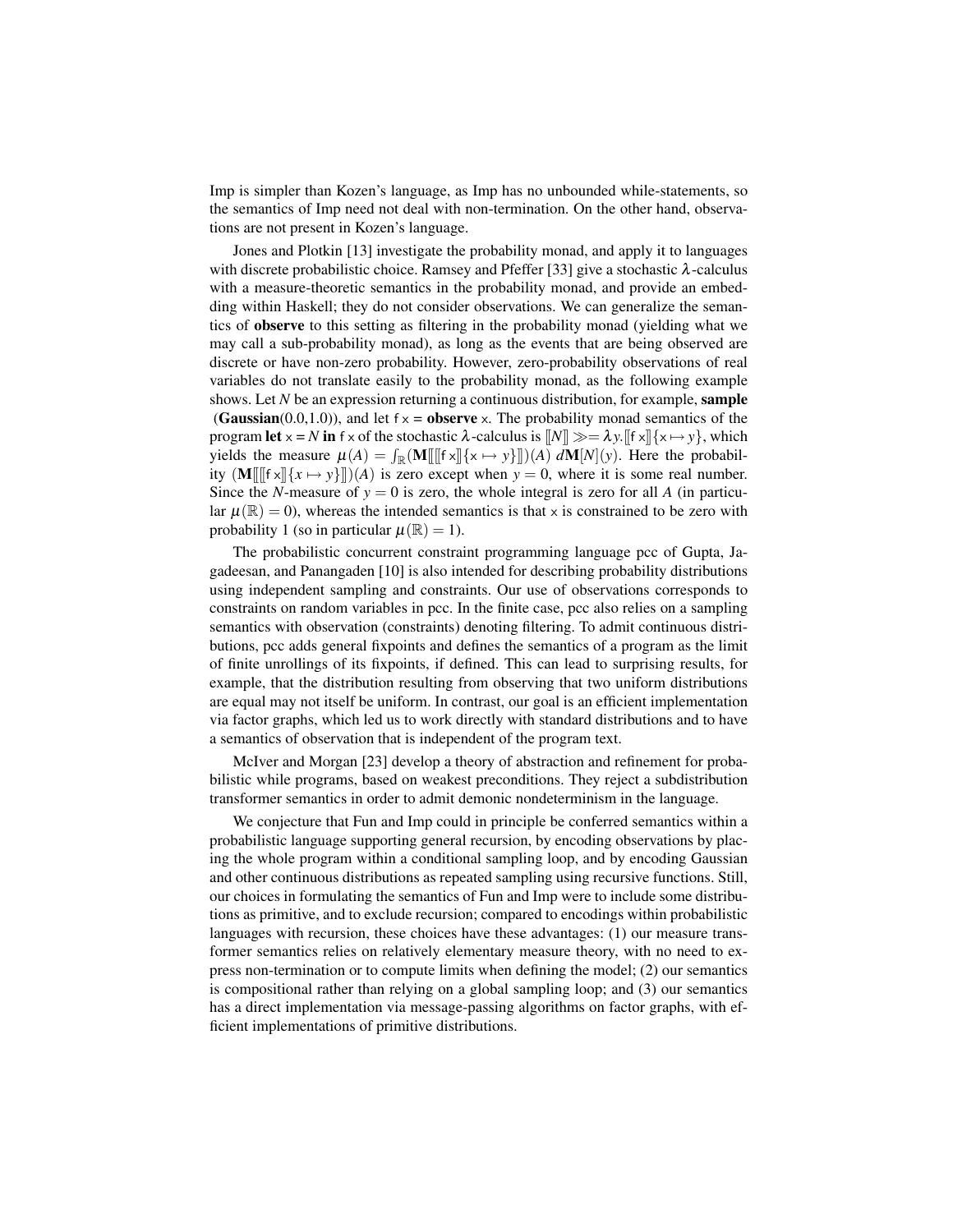*Probabilistic Languages for Machine Learning* Koller et al. [16] pioneered the idea of representing a probability distribution using first-order functional programs with discrete random choice, and proposed an inference algorithm for Bayesian networks and stochastic context-free grammars. Observations happen outside their language, by returning the distributions  $P[A \wedge B], P[A \wedge \neg B], P[\neg A]$  which can be used to compute  $P[B | A]$ .

Park et al. [30] propose  $\lambda_0$ , the first probabilistic language with formal semantics applied to actual machine learning problems involving continuous distributions. The formal basis is sampling functions, which uniformly supports both discrete and continuous probability distributions, and inference is by Monte Carlo methods. The calculus  $\lambda_{\circ}$  does not include observations, but enables conditional sampling via fixpoints and rejection.

Infer.NET [25] is a software library that implements the approximate deterministic algorithms expectation propagation [27] and variational message passing [38], as well as Gibbs sampling, a nondeterministic algorithm. Infer.NET models are written in a probabilistic subset of C#, known as Csoft [37]. Csoft allows observe on zero probability events, but its semantics has not previously been formalized and it is currently only implemented as an internal language of Infer.NET. IBAL [32] has observations and uses a factor graph semantics, but only works with discrete datatypes and thus does not need advanced probability theory. Moreover, there seems to be no proof that the factor graph denotation of an IBAL program yields the same distribution as the direct semantics, an important goal of the present work. HANSEI [14] is a programming library for OCaml, based on explicit manipulation of discrete probability distributions as lists, and sampling algorithms based on coroutines. HANSEI uses an explicit fail statement, which is equivalent to **observe false** and so cannot be used for conditioning on zero probability events.

FACTORIE [22] is a Scala library for explicitly constructing factor graphs. Although there are many Bayesian modelling languages, Csoft and IBAL are the only previous languages implemented by a compilation to factor graphs. Church [9] is a probabilistic form of the untyped functional language Scheme, equipped with conditional sampling and a mechanism of stochastic memoization. Queries are implemented using Monte Carlo methods. Blaise [4] supports the compositional construction of sophisticated probabilistic models, and decouples the choice of inference algorithm from the specification of the distribution. WinBUGS [28] is a popular language for explicitly describing distributions suitable for Monte Carlo analysis.

*Other Uses of Probabilistic Languages* Probabilistic languages with formal semantics find application in many areas apart from machine learning, including databases [6], model checking [19], differential privacy [24, 34], information flow [20], and cryptography [1]. A recent monograph on semantics for labelled Markov processes [29] focuses on bisimulation-based equational reasoning. The syntax and semantics of Imp is modelled on an existing probabilistic language [2] without observations.

Erwig and Kollmansberger [7] describe a library for probabilistic functional programming in Haskell. The library is based on the probability monad, and uses a finite representation suitable for small discrete distributions; the library would not suffice to provide a semantics for Fun or Imp with their continuous and hybrid distributions.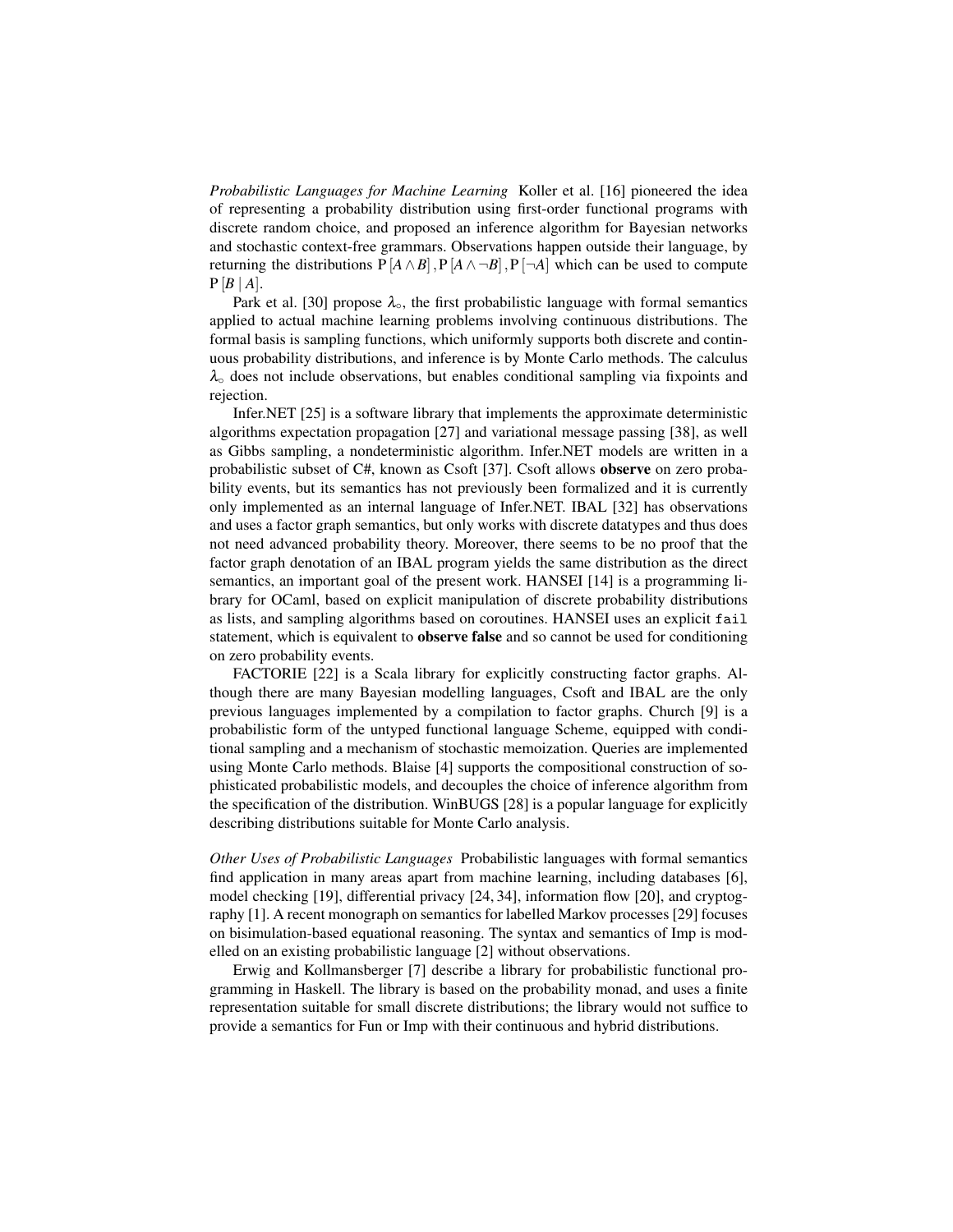# 7 Conclusion

Our direct contribution is a rigorous semantics for a probabilistic programming language that also has an equivalent factor graph semantics. We have shown that probabilistic functional programs with iteration over arrays, but without the complexities of general recursion, are a concise representation for complex probability distributions arising in machine learning. An implication of our work for the machine learning community is that probabilistic programs can be written directly within an existing declarative language (Fun—a subset of F#), linked by comprehensions to large datasets, and compiled down to lower level Bayesian inference engines.

For the programming language community, our new semantics suggests some novel directions for research. What other primitives are possible—non-generative models, inspection of distributions, on-line inference on data streams? Can we verify the transformations performed by machine learning compilers such as Infer.NET compiler for Csoft? Are there type systems for avoiding zero probability exceptions, or to ensure that we only generate factor graphs that can be handled by our back-end?

*Acknowledgements* We gratefully acknowledge discussions with Ralf Herbrich, Tom Minka, and John Winn. Comments from Nikhil Swamy, Dimitrios Vytiniotis, and the anonymous reviewers were helpful.

### References

- 1. M. Abadi and P. Rogaway. Reconciling two views of cryptography (the computational soundness of formal encryption). *J. Cryptology*, 15(2):103–127, 2002.
- 2. G. Barthe, B. Grégoire, and S. Z. Béguelin. Formal certification of code-based cryptographic proofs. In *POPL*, pages 90–101. ACM, 2009.
- 3. P. Billingsley. *Probability and Measure*. Wiley, 3rd edition, 1995.
- 4. K. A. Bonawitz. *Composable Probabilistic Inference with Blaise*. PhD thesis, MIT, 2008. Available as Technical Report MIT-CSAIL-TR-2008-044.
- 5. J. Borgström, A. D. Gordon, M. Greenberg, J. Margetson, and J. Van Gael. Measure transformer semantics for Bayesian machine learning. Technical report, Microsoft Research, 2011.
- 6. N. N. Dalvi, C. Re, and D. Suciu. Probabilistic databases: diamonds in the dirt. ´ *Commun. ACM*, 52(7):86–94, 2009.
- 7. M. Erwig and S. Kollmansberger. Functional pearls: Probabilistic functional programming in Haskell. *J. Funct. Program.*, 16(1):21–34, 2006.
- 8. D. A. S. Fraser, P. McDunnough, A. Naderi, and A. Plante. On the definition of probability densities and sufficiency of the likelihood map. *J. Probability and Mathematical Statistics*, 15:301–310, 1995.
- 9. N. Goodman, V. K. Mansinghka, D. M. Roy, K. Bonawitz, and J. B. Tenenbaum. Church: a language for generative models. In *UAI*, pages 220–229. AUAI Press, 2008.
- 10. V. Gupta, R. Jagadeesan, and P. Panangaden. Stochastic processes as concurrent constraint programs. In *POPL*, pages 189–202, 1999.
- 11. R. Herbrich, T. Minka, and T. Graepel. TrueSkill(TM): A Bayesian skill rating system. In *Advances in Neural Information Processing Systems 20*, 2007.
- 12. E. T. Jaynes. *Probability Theory: The Logic of Science*, chapter 15.7 The Borel-Kolmogorov paradox, pages 467–470. CUP, 2003.